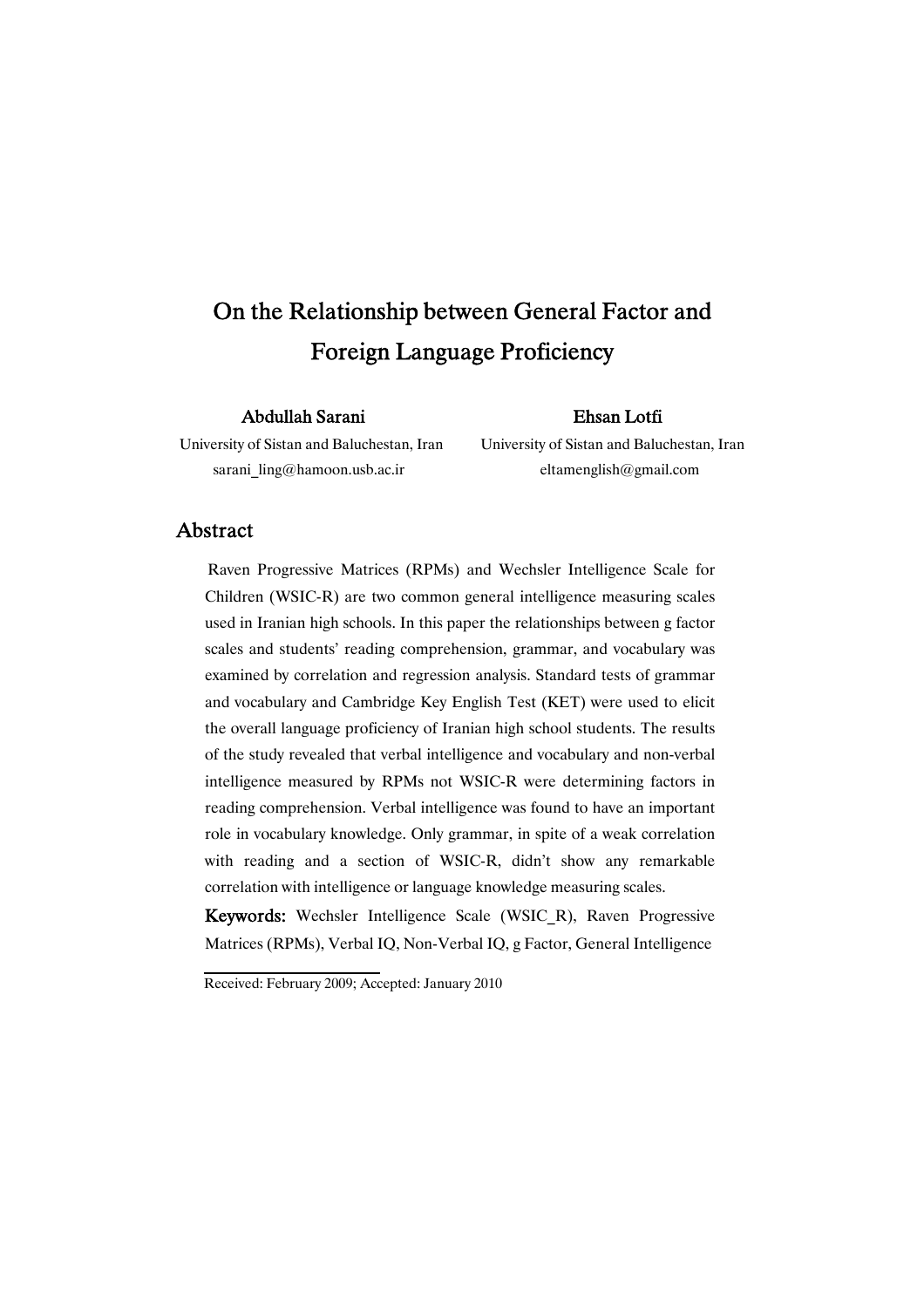### 1. Introduction

Individual differences among students overall language performance have always been an important aspect of educational studies. These differences can impact the rate and quality of learning a second or foreign language in both formal and informal settings.

The difference between people in terms of their linguistic abilities and skills such as writing ability and vocabulary knowledge and the speed of reading comprehension are, all, related to the intellectual abilities which make it important to study human mind. Eyseneck (1998) believes that the role of intelligence becomes more effective when the degrees of difference of two languages are greater such as English and Japanese than English and Spanish.

Formality or informality of setting also influences the importance of intelligence in language learning. Iranian high school setting is a formal foreign language learning context in which reading comprehension, grammar and vocabulary learning are the main focus of educational system. Due to the fact that intelligence plays a significant role in education, tremendous number of studies were done through out the second part of the 20th century. Different views toward the concept affected the development of different measuring scales of intelligence.

### 1.1. Definitions of Intelligence and Its Structure

Many researchers and psychologists suggested different definitions for intelligence every of which influenced the field for a long period. Binet and Simon defined intelligence as "Judgment, and in the other words, wisdom, practical talent, creativity, adoption with the new situations, good understanding, and good reasoning, are the main activities of intelligence." But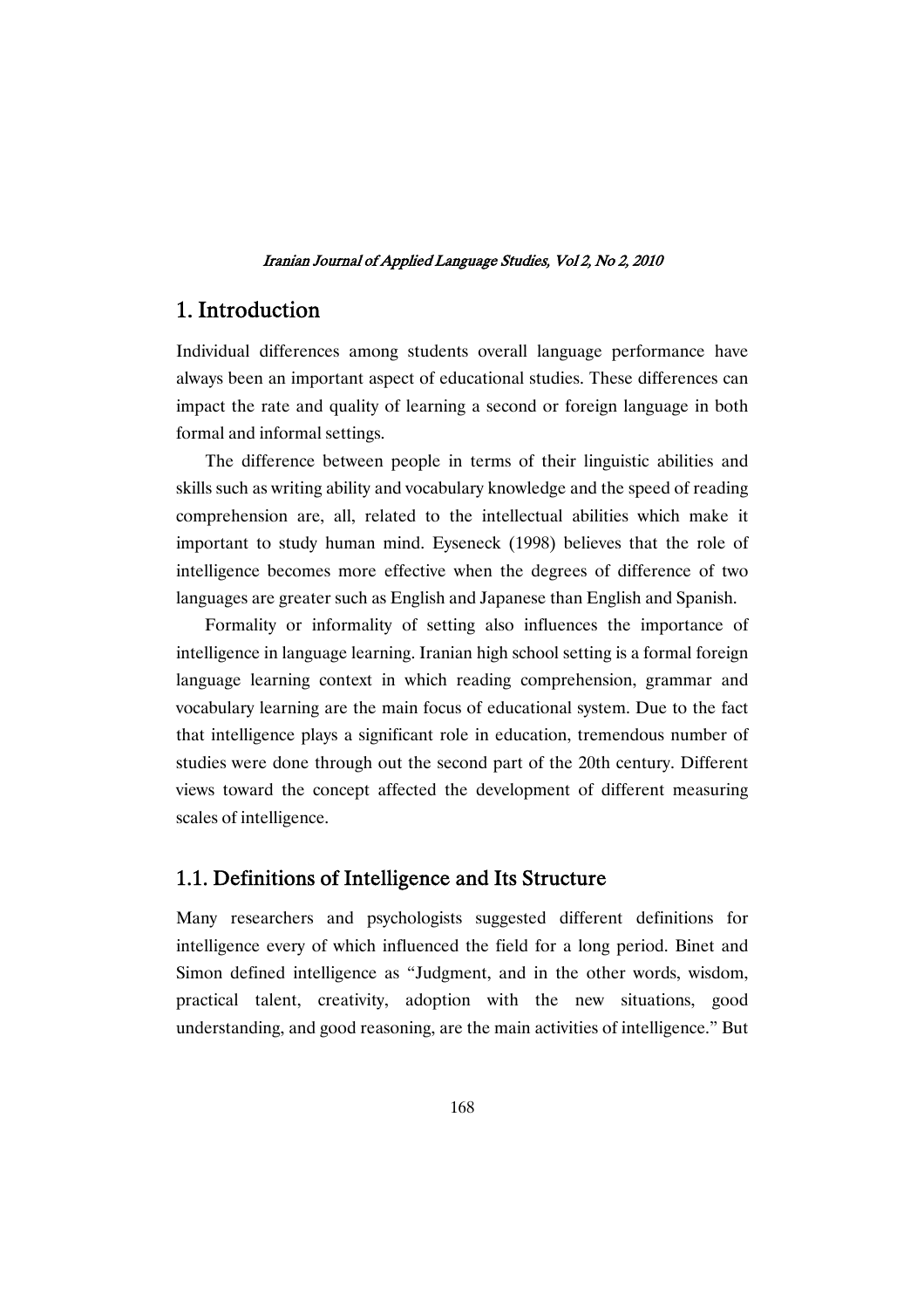Wechsler believes in intelligence as "general thinking ability which everyone uses to understand his surrounding world and meets his own needs."

Eysenck (1998) defines it as "success in problem solving, ability to learn, capacity for producing new solutions, understanding of complex instructions or simply all-round cognitive ability." Many researchers believe that intelligence is a seemingly simple idea that has proven specially, difficult to define, measure or test.

Intelligence scales are based on the presuppositions of the structure of intelligence. Every section of the test may measure a parallel section of intelligence. Guilford (1950) believed in a different pattern and suggested three dimensions including *mental operations* (cognition), *contents* (behavioral thinking), and products (result of the ability in content). Cattell (1971), a famous American psychologist, identified two main clusters for intelligence including: *crystallized intelligence* (reasoning verbal numerical) and *fluid* intelligence (spatial and visual awareness). David Perkins (1993) focused more on educational aspects of intelligence and suggested the following classification: *Neural intelligence* (efficiency of one's neurological system), Experiential intelligence (experience in different areas), Reflective intelligence (strategies for attacking problems).

### 1.2. General Factor

Charles Spearman an early psychometrician, found that schoolchildren's grades across seemingly unrelated subjects were positively correlated, and proposed that these correlations reflected the influence of a dominant factor, which he termed  $g$  for "general" intelligence. He believed that g factor rules the general intelligence and is autonomous, goal-directed, and highly adaptive. Then, Kattel suggested a new division of g factor (Sharifi 2005, p. 56). He believed that g factor is made up of *Fluid intelligence* which is the ability to develop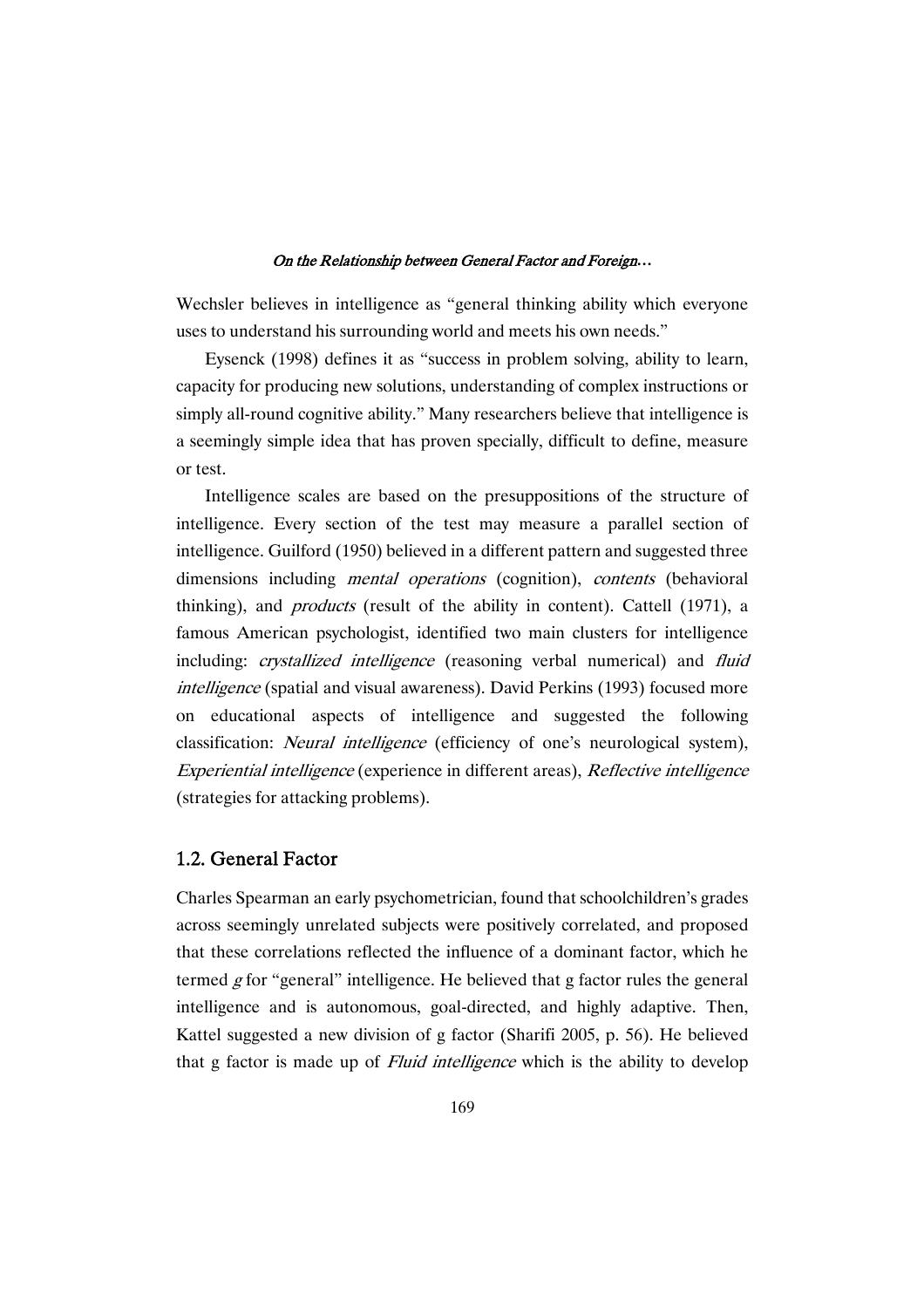techniques for solving new and unusual problems. It is culturally free and is influenced by genetic factors. Crystallized intelligence is the ability to bring previously acquired problem-solving methods. It is teachable and can be influenced by culture and environment. Visual-spatial reasoning is a specialized ability to use visual images and visual relationships in problem solving. Howard Gardner (1983) suggested a new and totally different approach. He suggested that intelligence is divided into 7 distinct functions which are located in 7 independent areas of the brain. Then 3 other kinds were added to this classification. The types include Visual-Spatial, Bodily-Kinesthetic, Interpersonal, Verbal-Linguistic, Musical-Rhythmic, Logical-Mathematical, and Intrapersonal. The 3 other include Naturalist, Spiritual/Existential, and Moral.

General correlates with many biological factors such as mass of the prefrontal lobe, glucose metabolization rate within the brain, overall brain mass. Jensen (1998) reports that correlation between brain size and g is 0.4 and is highly mediated by genetic factors and suggests that the "*heritability* of  $g$  is approximately .85 - even higher than that for IQ itself. It also, correlates with social factors of success including income, academic achievement, job performance, parent's social and economic status and the like. It is also impacted by Flynneffectwhich describes a rise in IQ scores or increase in the amount of intelligence over time when the age of person increases.

### 1.3. Challenges to g

British philosopher Philip Kitcher (1985) wrote that "Many scientists are now convinced that there is no single measure of intellectual ability". Howard Gardner also doesn't believe in a general unified intelligence. He believes that the rare condition of "savant syndrome" in patients who are very extraordinarily, intelligent in some areas but very retarded in other areas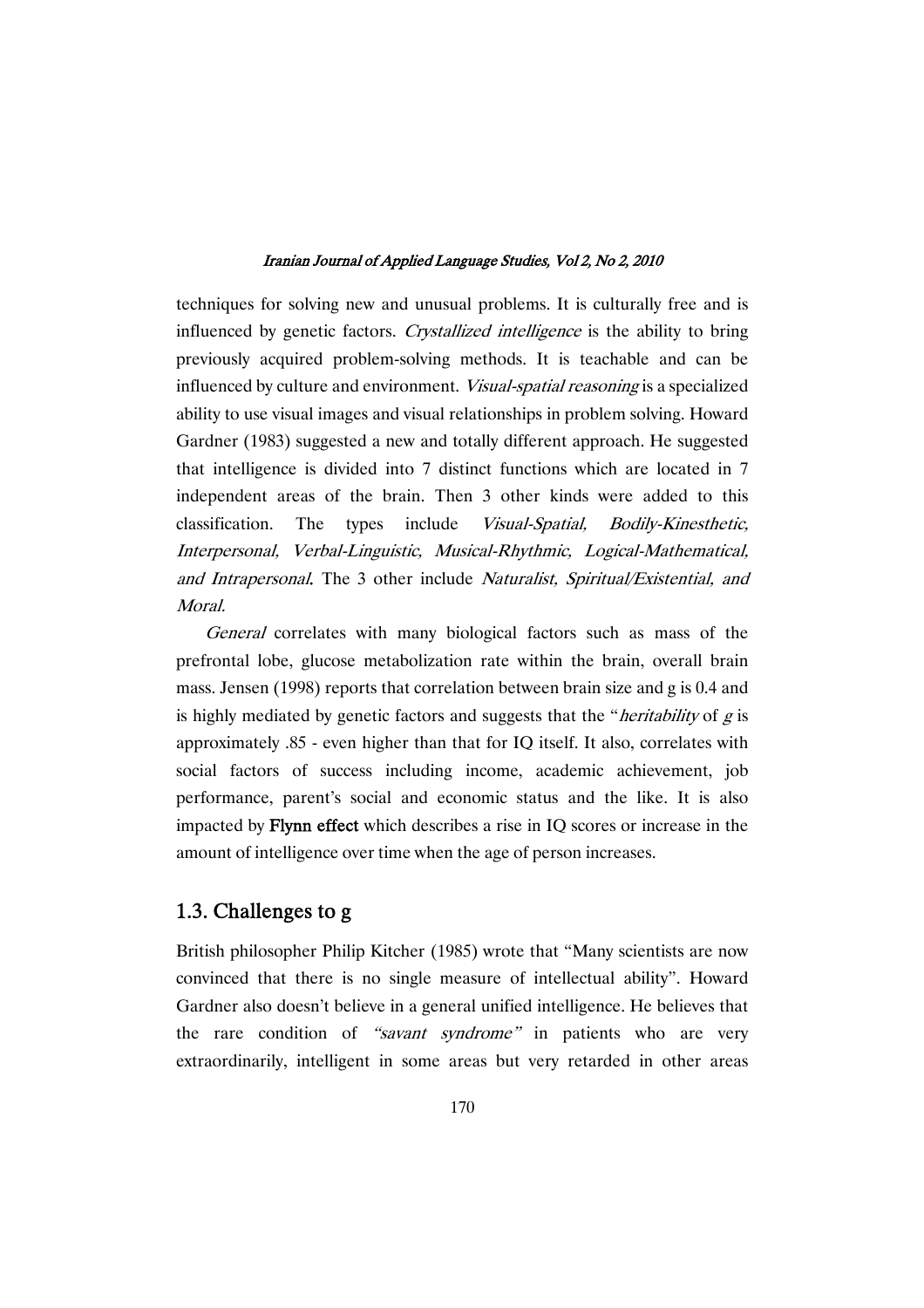indicates that different intelligences act independently. Gardner questioned the construct validity of g, and suggested that the measures we used to test his theory were contaminated with verbal and logical demands. But, in response, Beth et al. (2006) rejected his ideas and defend the g factor hypothesis and explain that the construct validity of g is well established, pointing out (a) that g is expressed in a wide variety of tasks (not all of which are "school-like" tasks), (b) that g predicts many important criterion variables (not only academic achievement), and (c) that g has a well-established biological basis; moreover,  $g$ theorists have pointed out that  $g\bar{s}$  predictive validity has been repeatedly demonstrated. Nowadays, general scales are more widely used in educational systems especially, in Iran.

Usually these two words and the concepts behind them have been used interchangeably. But there are some differences as well as some similarities in their bases and the scales developed to measure both of them. Two widely used aptitude tests including Pimsleur Language Aptitude Battery (PLAB) and Multidimensional Language Aptitude Battery (MLAT) are now a days, common in many language programs all over the world. They are seemingly different from intelligent scales but in fact, it is believed that they are intelligence-based. Ellis (1994) believes PLAB and MLAT have significant intellectual basis. All parts are considered to be based verbal intelligence. Sasaki (1996) believes once the IQ testing approach was in place, more specialized aptitude tests could be developed.

### 1.4. Tests of Intelligence

In most cases, intelligence testing is required by governmental education systems to diagnose the presence of mental learning disabilities. Depending on the situation and facilities and based on underlying approaches the type or format of the test may change. The tests are usually developed and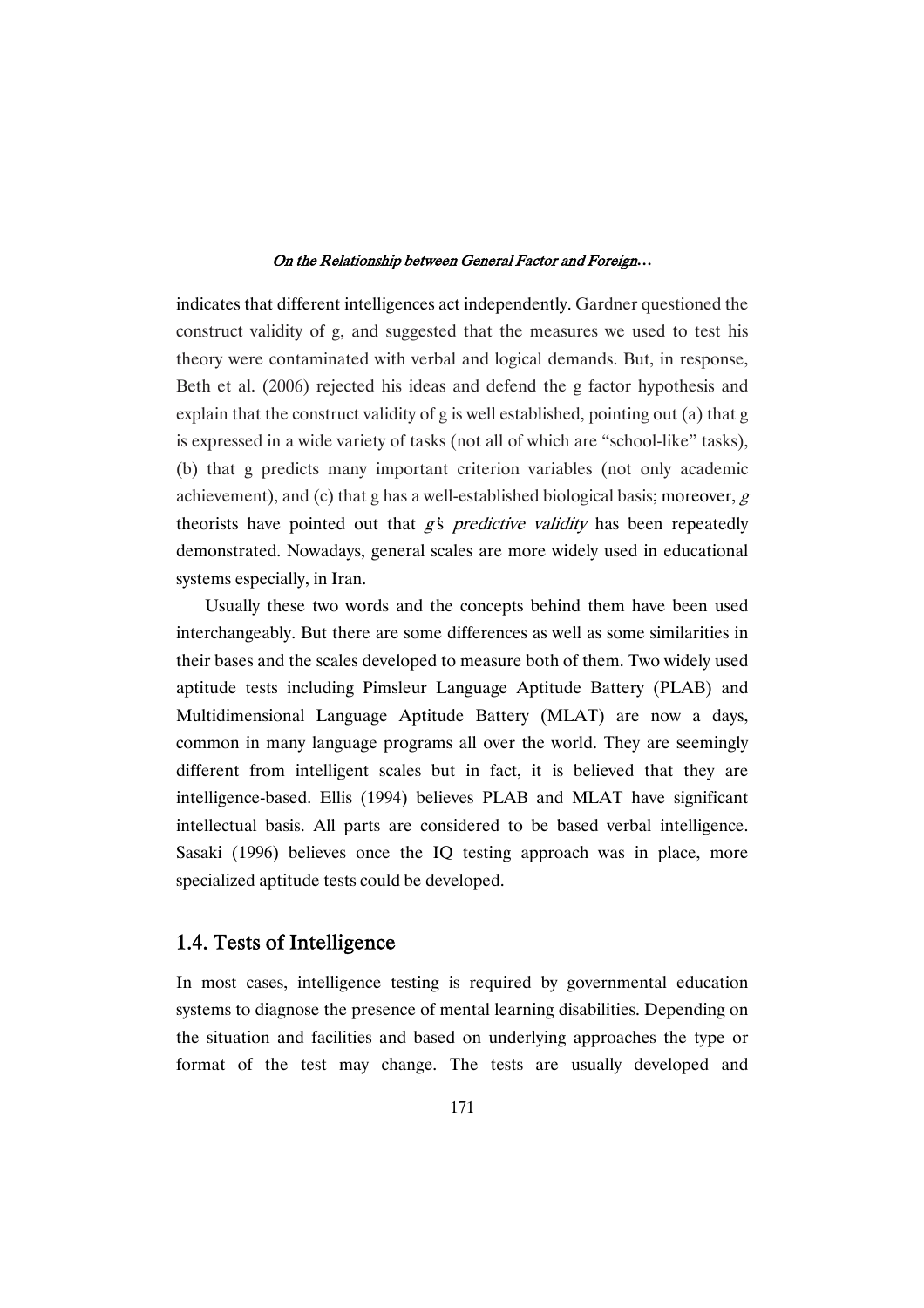administered in three forms including Group intelligence tests, Individual intelligence tests, or Computerized tests.They should be valid, reliable. They should pass standardization statistical processes and have longitudinal studies on the same group of people in their different ages.

Famous Austrian doctor *Joseph Gall* (1785-1825) believed that shape of skull and the juts on the skull can show us the persons' intelligences worked on relationship between the size of circumference of skull and intelligence (Sharifi 2005, p.23). Galton in 1840s made the first attempt to measure human intelligence. He measured a variety of physical variables, such as reaction time and grip strength. His work, of course, was a failure. The first successful test of intelligence was developed by French psychologist Alfred Binet in response to a request by French public school officials when the French parliament made education compulsory in France (Karami, 2010). During World War I, the U. S. Army saw a need for a quick-to-administer intelligence test to be used when deciding what sort of advanced training a recruit would receive.

After World War II, Lewis Terman of Stanford University translated the Binet-Simon test into English, adapted it to the American culture and school curriculum, and called it the *Stanford-Binet*. This test is still in use today.

Wechsler Intelligence Scales: There are three Wechsler Intelligence tests which all are claimed to measure g factor. The *Wechsler Intelligence Scale for* Children (WISC) -- for children up to the age of 15 or 16, Wechsler Adult Intelligence Scale and WPPSI-R for children before primary school. The Iranian version developed and standardized for children by Dr. Karami (2010) measures children up to 17. WAIS-R includes 12 sub-tests that 6 of them are verbal tests and 6 of them are non-verbal or practical intelligences.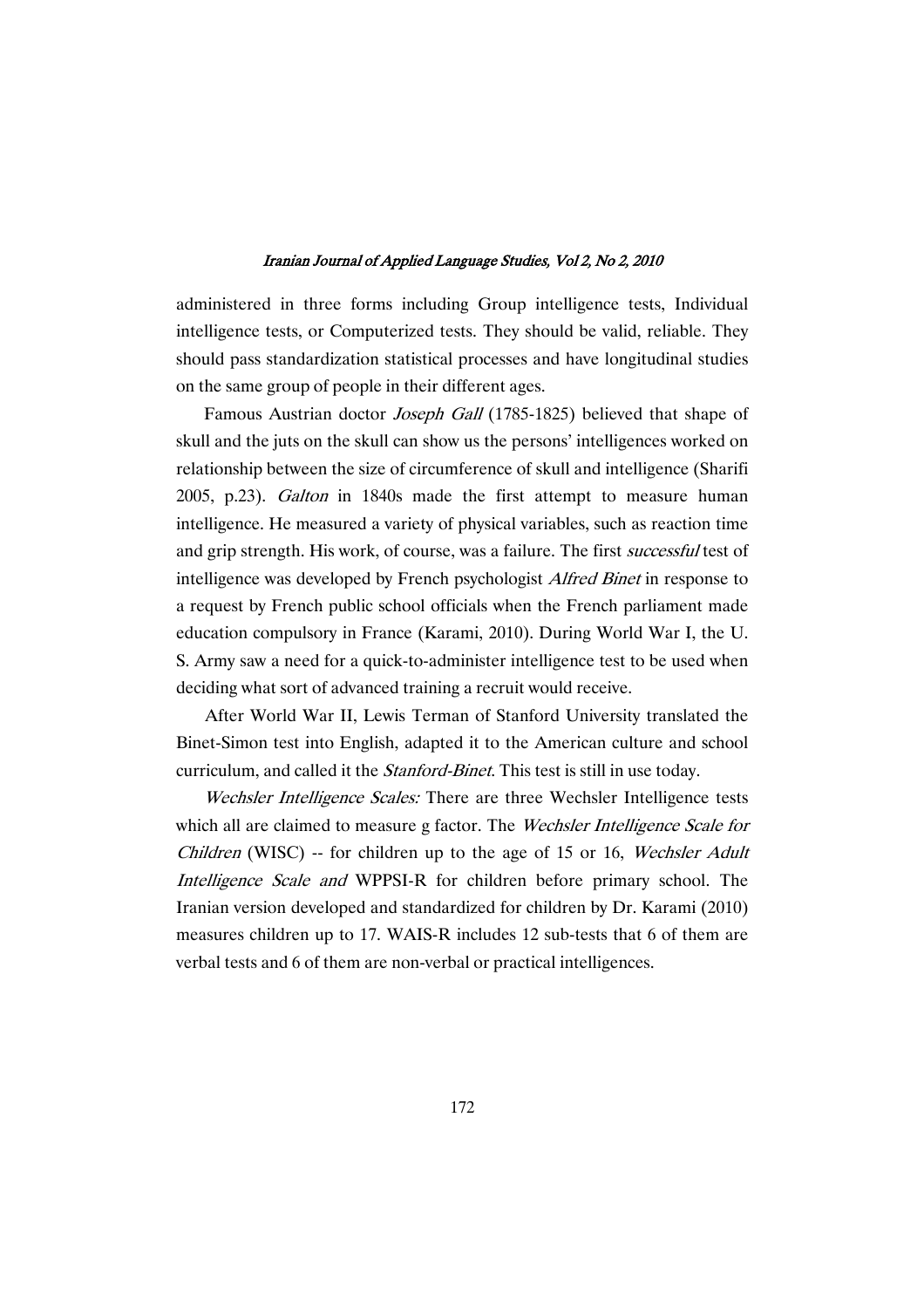### Non-Verbal intelligence scale Verbal intelligence scale

- 1. Picture completion
- 2. Picture Arrangement
- 3. Block Design
- 4. Object Assembly
- 5. Digit Symbols
- 6. Mazes

- 1. General public information
- 2. Similarities in Dissimilar Objects
- 3. Arithmetic
- 4. Vocabulary
- 5. Comprehension
- 6. Digit Span

Generally, WISC-R measures crystallized ability, visual processing, fluid reasoning, short-term memory, and processing speed. Every section measures a special type of intelligence which is believed to be functioning within g factor.

- 1. General information sub-test measures the student's general knowledge.
- 2. Similarities in Dissimilar Objects measure his abstract reasoning and power of conceptualization.
- 3. Arithmetic sub-test measures his mental alertness attention, concentration and arithmetic reasoning through asking arithmetic problems in a story telling manner.
- 4. Vocabularysub-test identifies his comprehension of meanings and relations between the expressive words of his L1. This item is culturally oriented.
- 5. Comprehension sub-test measures his social awareness, common-sense and his conception of cultural values.
- 6. Digit Span sub-test assesses his auditory short memory, concentration and attention.

He is given digit strings and asked to repeat them first forward and then backward.

7. Picture completion sub-test measures visual perception and the capability to visually separate essential details from unessential information by asking him to perform completion of a picture.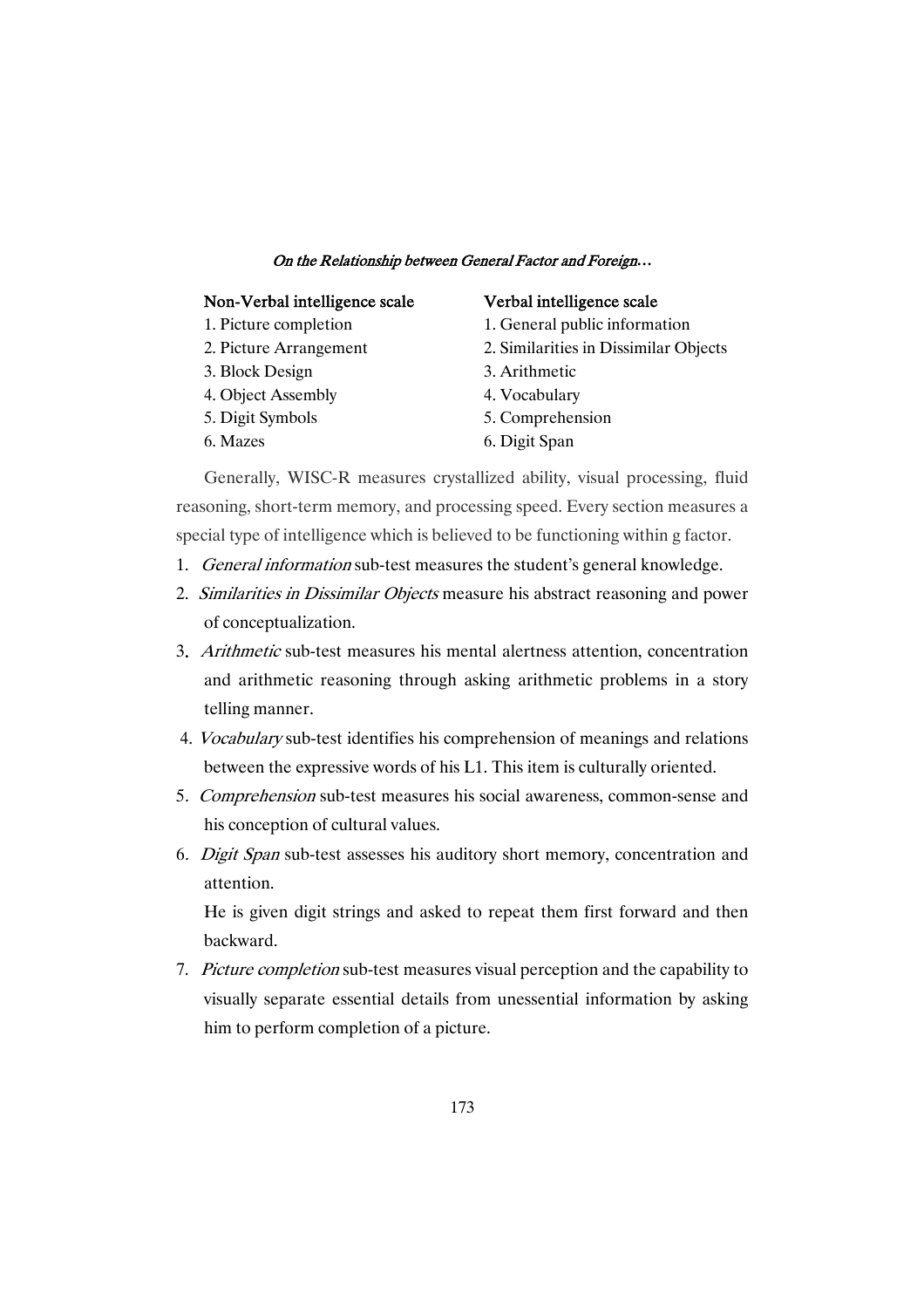- 8. Picture Arrangement measures his capability to understand social interaction through non-verbal skills and his ability to find out arrangements and sequential order is also analyzed.
- 9. *Block Design* sub-test measures his non-verbal reasoning by requiring him to organize blocks as the given patterns on cards.
- 10. *Object Assembly* sub-test measures his visual spatial capabilities. It consists of four jigsaw puzzles to be completed.
- 11. Digit Symbols sub-test measures his short term memory and alertness of his visual nerves. He is given a key to match series of numbers or shapes. His performance shows His capability to understand coding patterns.
- 12. Mazes sub-test measures his ability to know the surrounding environment and find spatial solution.

Raven Progressive Matrices (RPMs): was published after World War II, this set of tests. It can check the fluid intelligence of 5-year old to adult persons through its matrices. It is claimed to be culturally free and is widely used all over the world specially in our educational system in Iran. It has two main forms:

Raven for children which contains colorful pictures and is used for children between 5-9 year old and the second for, for children more than 9 to 18 and contains simple matrices with 60 questions and is held in 45 minutes. The colorful set is standardized in Iran by Baraheni and the second set by Sanayi and Sharifi. (Sharifi 2005, p. 56)

Researchers regard Raven's as perhaps the best of all non-verbal tests of gQ, a view accepted by other psychometricians who regarded Raven's as an almost pure g test Q.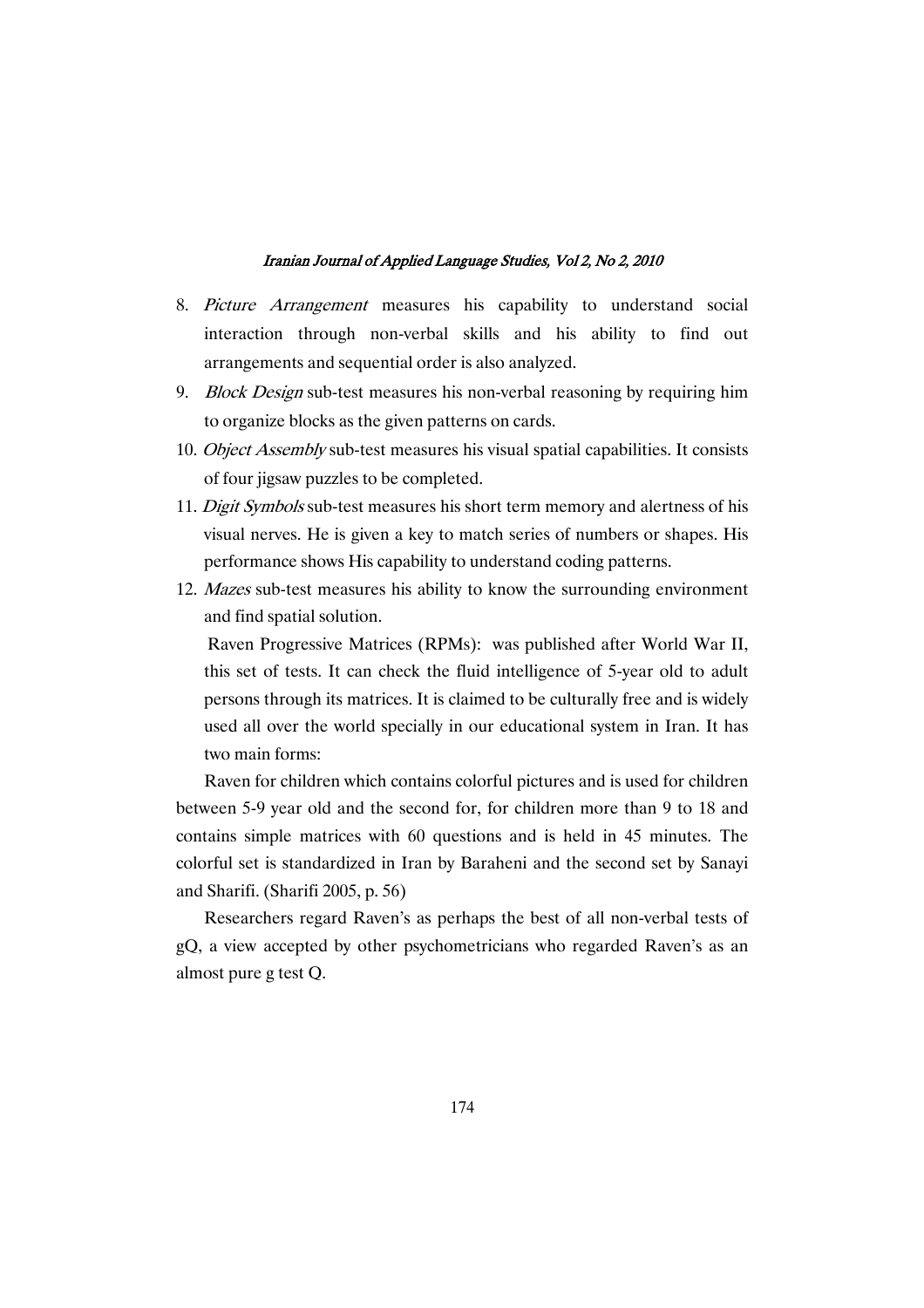### 2. Review of the Related Literature

Since the beginning of modern teaching period up to 1960s, because of the influence of Skinner's behavioral theory the role of intelligence in language learning has been neglected. But when Chomsky emphasized the role of mind and brain in learning intelligence and intellectual testing became important in language teaching field. But in terms of learning the first language usually the role of intelligence hasn't been regarded as a determining factor (Chowdhury, 2010). Some researchers (Fernandez-Corugedo, 1999, Lightbown & Spada 1999) believe that in second language learning the situation is different as learners may progress in L2 learning differently because of their different intellectual levels. MacLaughlin (1987, P. 171 in Chowdhury, 2010) suggests that intelligence is an important factor in determining success in second language learning. He believes that in school settings analytical reasoning of verbal materials becomes very important. Researchers show that "intelligence correlate with some skills associated with SLA, particularly, those used in formal study of the language, such as reading, writing, language analysis and vocabulary study" (Fernandez-Corugedo, 1999, p. 29). Dornyei (2008, p. 1-2) emphasizes on the necessity of study of intellectual differences between student in schools and their language learning. The relationship between students' rate of learning, strategies, styles and many other important factors has always been the focus of many researches of the field. Eyseneck (1998) believes that the role of intelligence becomes more effective when the difference of two languages is great such as English and Japanese rather than English and Spanish. Bonar (2005) believes that IQ tests should be implemented at the pre-junior high school stage in order to select pupils who will potentially benefit from classroom based language education. Nolen (2003, p. 119) suggests that the presentation of foreign language teaching material should engage all or most of the intelligences due to the fact that each of the intelligences is potentially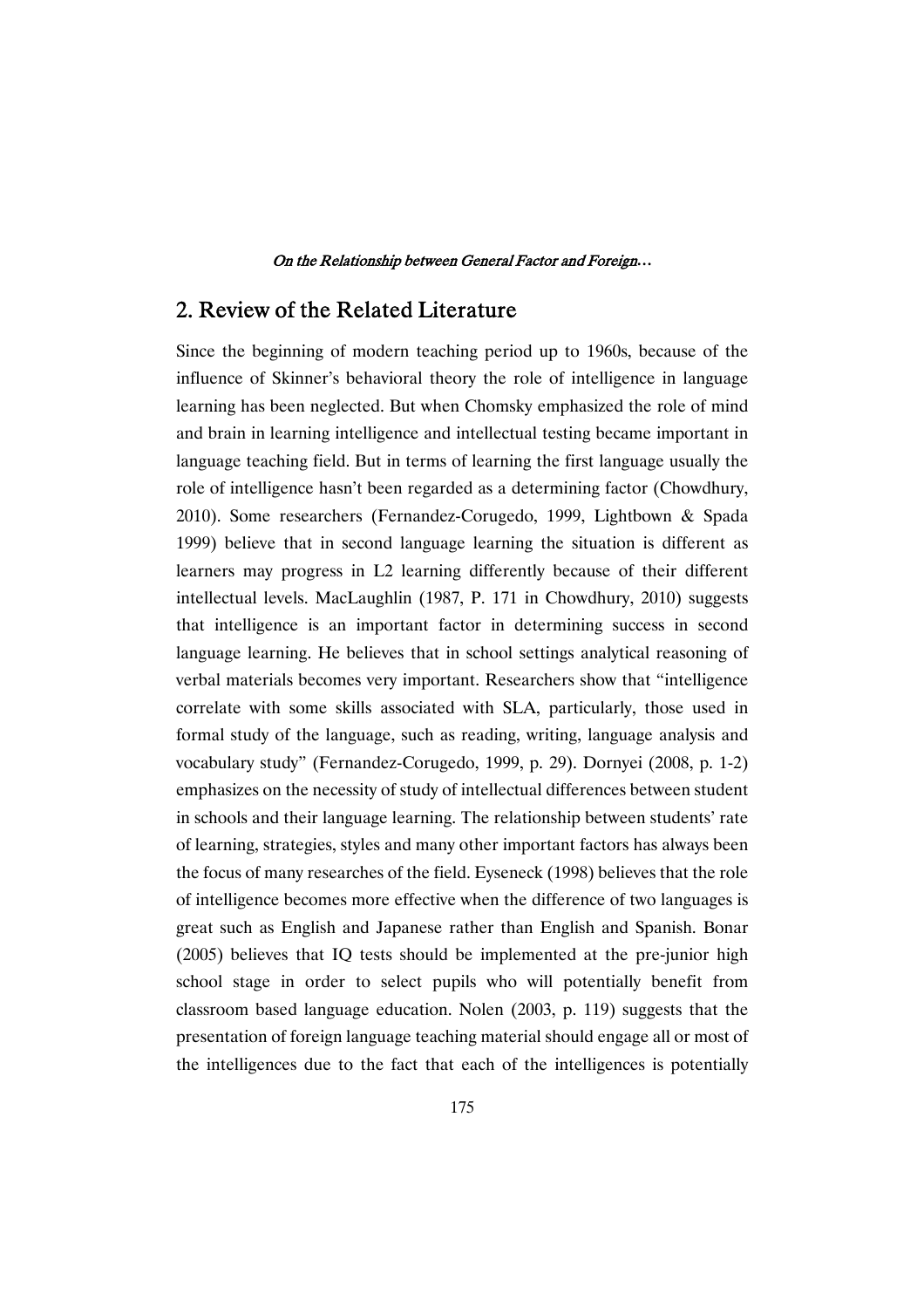available in every learner. As Kaufman (1994, p. 32) has asserted that "insightful sub-test interpretation" allows the examiner to understand why a student experiences learning difficulties and how to remediate them. So our study has focused on general IQs as well as separate items within the tests.

Many great efforts were conducted over the case. Kohler (1966 in McKamey n.d) found word knowledge, logical reasoning, and inferencing measured by RPMs to load highly on cloze test scores. McKamey (n.d.) found a relationship between students' performance on cloze test and their knowledge in vocabulary and grammar and reading comprehension as good indicators and their RPMs performance as weak indicator of cloze test. Akbari and Hosseini (2007) investigated the existence of any possible relationship between the use of language learning strategies and multiple intelligences' scores of foreign language Iranian learners of English. Skourdi and Rahimi (2010) found positive relationship between Linguistic Intelligence, Emotional Intelligence, and Vocabulary Learning in Iranian students. Baldo, et al. (2004) using RPMs found a relationship between language and intelligence and specially the impact of language on intelligence. Vanderwood et al. (2002) found out that crystallized intelligence and auditory processing play an important role in the development of reading skills.

McGrew and Hessler (1993), McGrew and Flanagan (1998), causal models were specified to include both direct and indirect effects of g and specific cognitive abilities on reading achievement. Smith et al. (2005) studied the relationship between intelligence and vocabulary and concluded that "WISC-III may be an effective screen for language problems." Hashemi (2007) suggests that Kinesthetic and verbal intelligence make the greatest contribution toward predicting reading ability scores. Razmjoo (2008) examined the strength of the relationship between language proficiency in English and the nine types of intelligences in an Iranian setting. Saricaoglu and Arikan (2009) and found some relationships between particular intelligence types and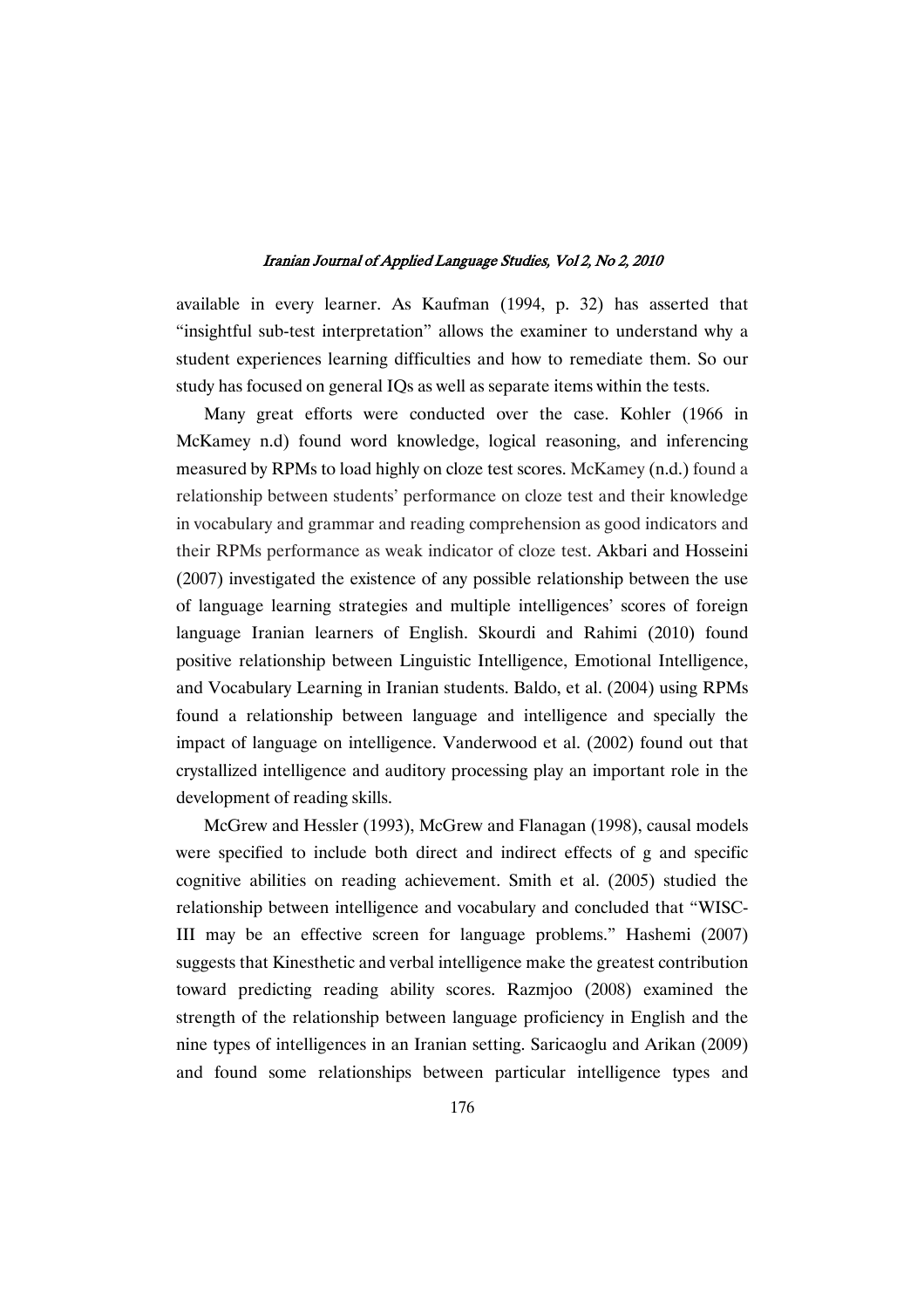students' success in grammar, listening and writing in English as a foreign language n a Turkish setting. Vellutino (2001) found a significant relationship between reading comprehension and reading achievement with measured intelligence.

Cotton et al. (2009) studied the relationship between reading comprehension and reading achievement of students using Raven colored Progressive Matrices as a scale of non-verbal intelligence. Stanovich et al. (1984) studied the relationship between general intelligence, decoding speed, phonological awareness, listening comprehension with reading comprehension of first-grade students and the strong relationship between reading comprehension and general intelligence was concluded. Rysiewicz (2008) using MLAT and RPMs respectively, and analyzed the correlation between the results of these scales with the results of Key English Test (KET) and concluded that the memory component of FL aptitude plays a relatively small role in successful FL learning in the context of non-intensive, traditionally oriented methodologies that are characteristic of much of the teaching going on worldwide in state school systems and emphasized the importance of designing an intelligence profile for every L2 learner.

Some researchers found out the relationship between reading and listening comprehension on the basis of results of two scales of verbal and non-verbal intelligence tests. Watkins and Glutting (2000) indicated some relationship between students' reading and mathematical achievement with Wechsler intelligence scale of children WSIC-III. Pishghadam (2009) determined the impacts of emotional and verbal intelligences on English language learning of Iranian students. Watson et al. (1982) studied the relationship between deaf students' English language ability and their non-verbal intelligence using WSIC as the scale. They found out that sub-tests which require visual memory are the best predictors of language performance. Skourdi and Rahimi (2010) found significant correlation between Linguistic Intelligence, Emotional Intelligence,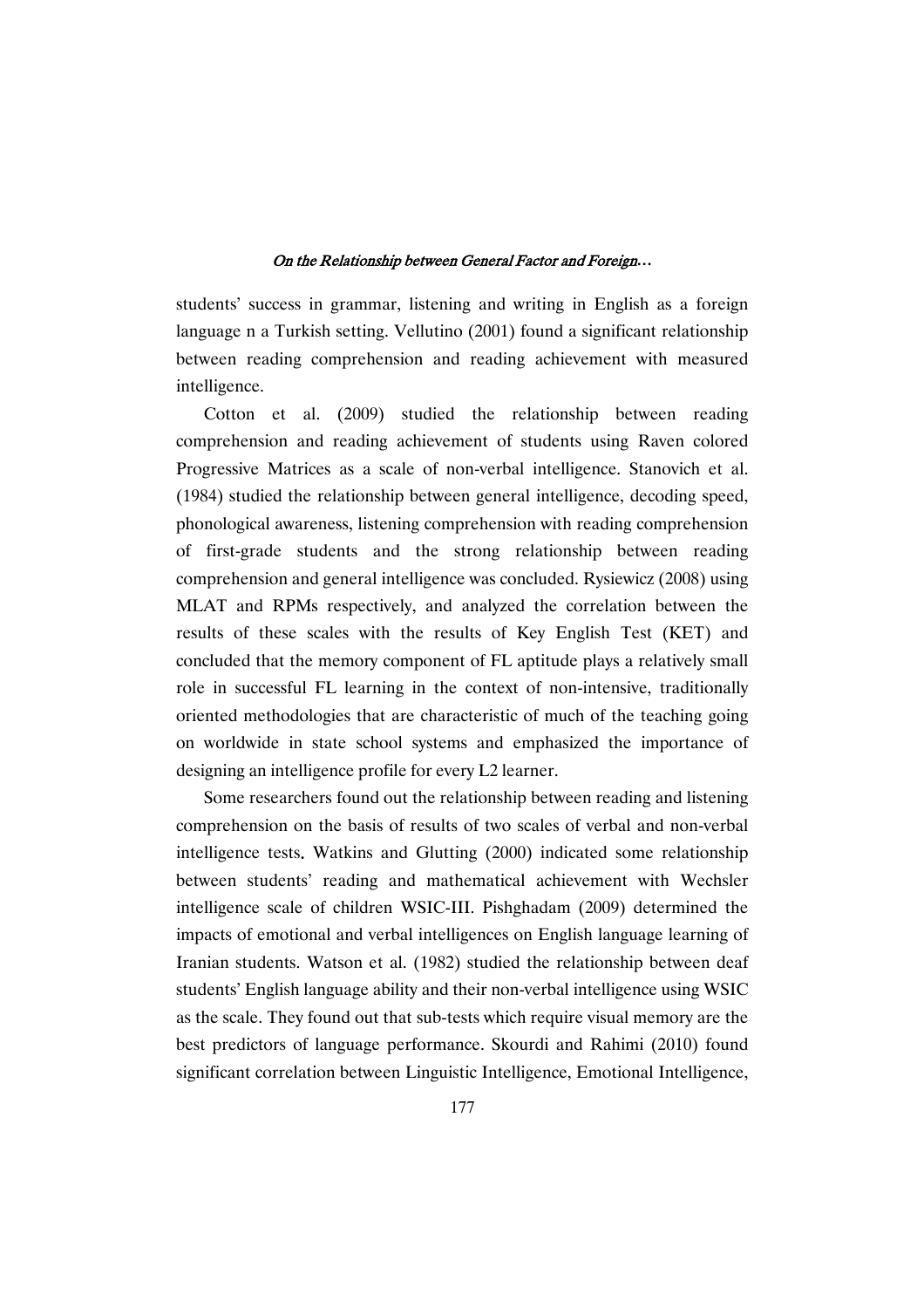and Vocabulary Learning (Receptive Breadth of Vocabulary) among Iranian EFL learners. Sparks et al. (2006) worked on the native language predictors of foreign language proficiency and aptitude. Sharon (2011) in a recent study, suggests WSIC-IV as a good device to diagnose students' with reading disabilities. Zahedi and Fallah (2011) examined the relationship between vocabulary knowledge, linguistic intelligence and morphological awareness among EFL learners and concluded that educational programs should be planned in order to enhance EFL learners' linguistic intelligence. Adkins (n.d.) compared the function of Wechseler Adult Intelligence Scale III and Woodcock-Johnson III Test of Cognitive Abilities in predicting college students' reading achievement and concluded that both scales are correlated significantly with reading achievement of students and can be used whenever necessary. Baumann (2005) calculated a close relationship between vocabulary and IQ and also the centrality of vocabulary in reading comprehension.

### 3. Research Questions

This research, based on the previously mentioned objectives, aims to identify that:

- Which kinds of intelligences can help students understand a text, learn vocabularies and grammar?
- Is there any significant relationship between Iranian high school students' performance on RPMs and their English reading comprehension, grammatical problem solving and vocabulary knowledge?
- Is there any significant relationship between Iranian high school students' performance on WSIC-R and its sub-parts with their English reading comprehension, grammatical and vocabulary knowledge?
- Which test including intelligence and second language tests or which combination of them can have a better function in Iranian high school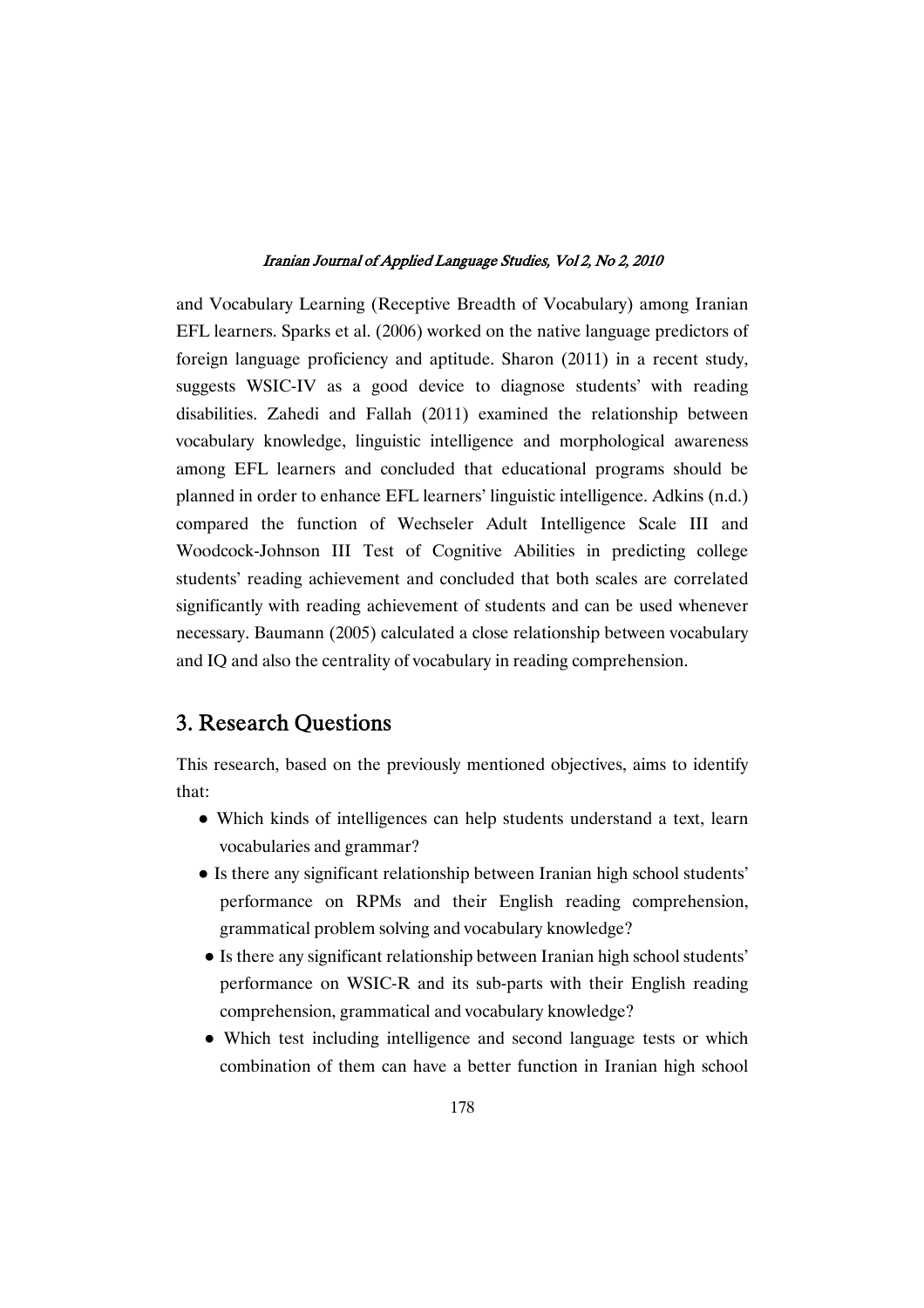settings as a learning facilitating and predicting means for a language teacher? How?

Then, according to posed question the null hypothesizes will be as follows:

- H01: There is no significant relationship between students' grammar, reading and vocabulary scores.
- H02: There is no significant relationship between students' scores of WSIC-R sub-tests and their grammar, reading and vocabulary scores.
- H03: There is no significant relationship between students' RPMs score and their grammar, reading and vocabulary scores.

### 4.Method

The purpose of this study was to investigate the relationship between reading comprehension, grammatical and vocabulary knowledge of Iranian high school students with their scores in WSIC-R for and raven RPMs in Iranian high schools.

### 4.1.Participants

Among first-grade high school male students in Orzooyieh (a city in Kerman province), 48 students were randomly selected for intelligence tests. All ranged between 14-16 years old.

### 4.2.Instruments

A reliable multiple-choice test including 25 vocabulary items (reliability= .76), a reliable multiple-choice test including 30 grammar items (reliability= .75) and the reading section of KEY English Test (KET) at Level 2 of the Common European Framework of Reference for Languages (reliability= .81) were used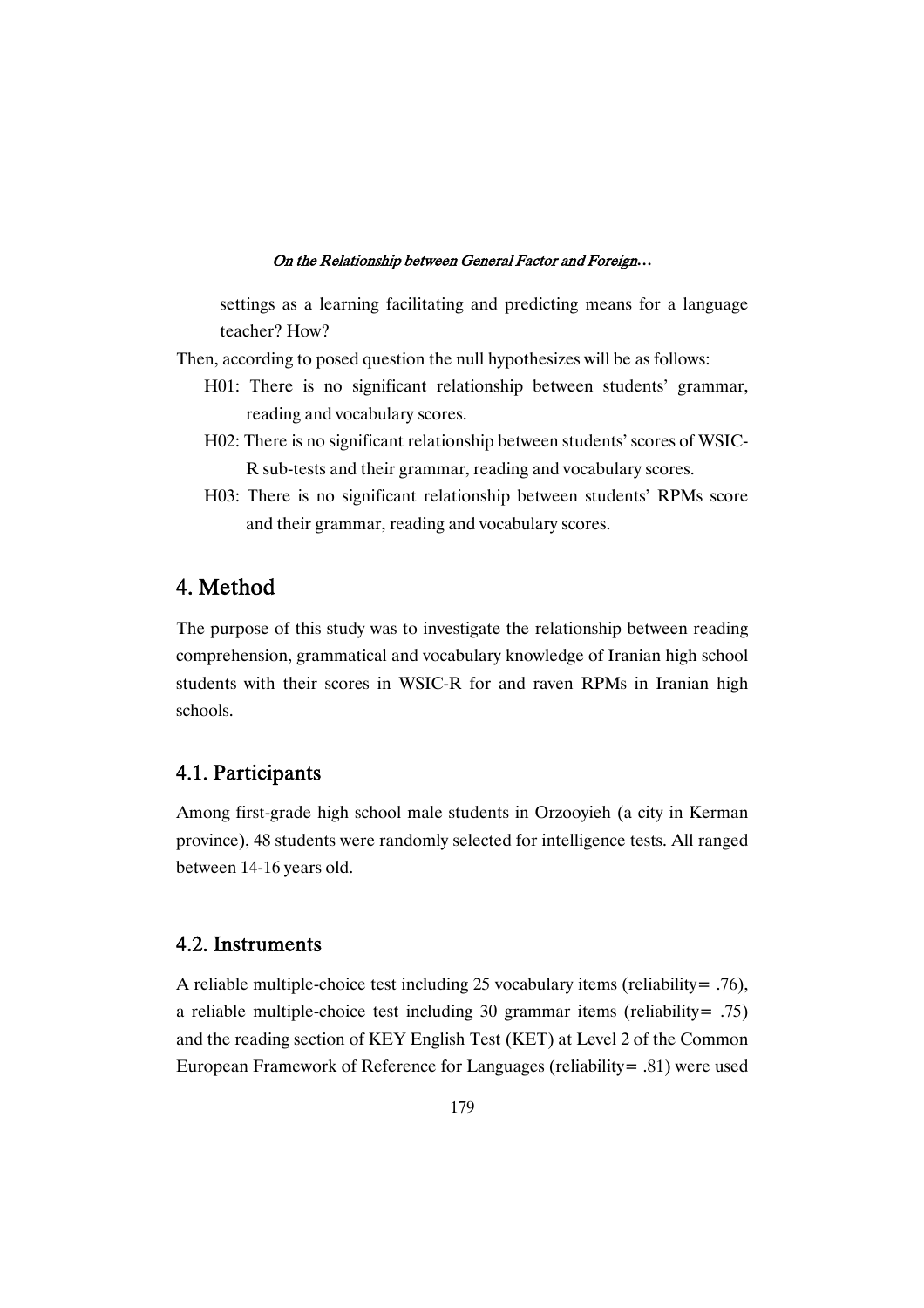as second language measuring device. The tests were administered to a pilot group first. The tests were arranged in an increasing manner of difficulty and the item difficulty index of every item is calculated by SPSS to assure the normal distribution of whole tests. The reliability indexes of the tests calculated using cronbach-a after second adaption and necessary changes done by the research group to increase the reliability of the tests after a pilot session. A pack of Revised Wechsler Intelligence Scale for Children (WSIC-R) (reliability= .96) which is standardized for Iranian setting by Karami (2010) is used through out the study to interview students one by one and item by item. The reliability index is reported in the following table according to Rahmani (2007).

A set of Raven Progressive Matrices (reliability=.91) was used in one session for students in a paper and pencil form. SPSS Version 17 was the heart of all studies through the research to analyze the relationship between all the variables.

### 4.3.Procedure

Within two months 48 students were selected randomly to be interviewed in the same room, the data was first analyzed by correlation of two hours time was allotted per each student for the interview, usually under the same situation on Wechsler Scale of Intelligence. Then the data was balanced according to the previously prepared tables by Karami. Raven Progressive Matrices were held for the students in one session for 63 students and the data gained was balanced according to the standard table prepared by Ministry of Education. Some students who were distinguished by the counselor to be unwilling to participate in the intelligence tests or not in a normal mental or physical situation were omitted out of the study since their unreal performance may have affected the reliability of the data. The remaining number of students became 48. Then, the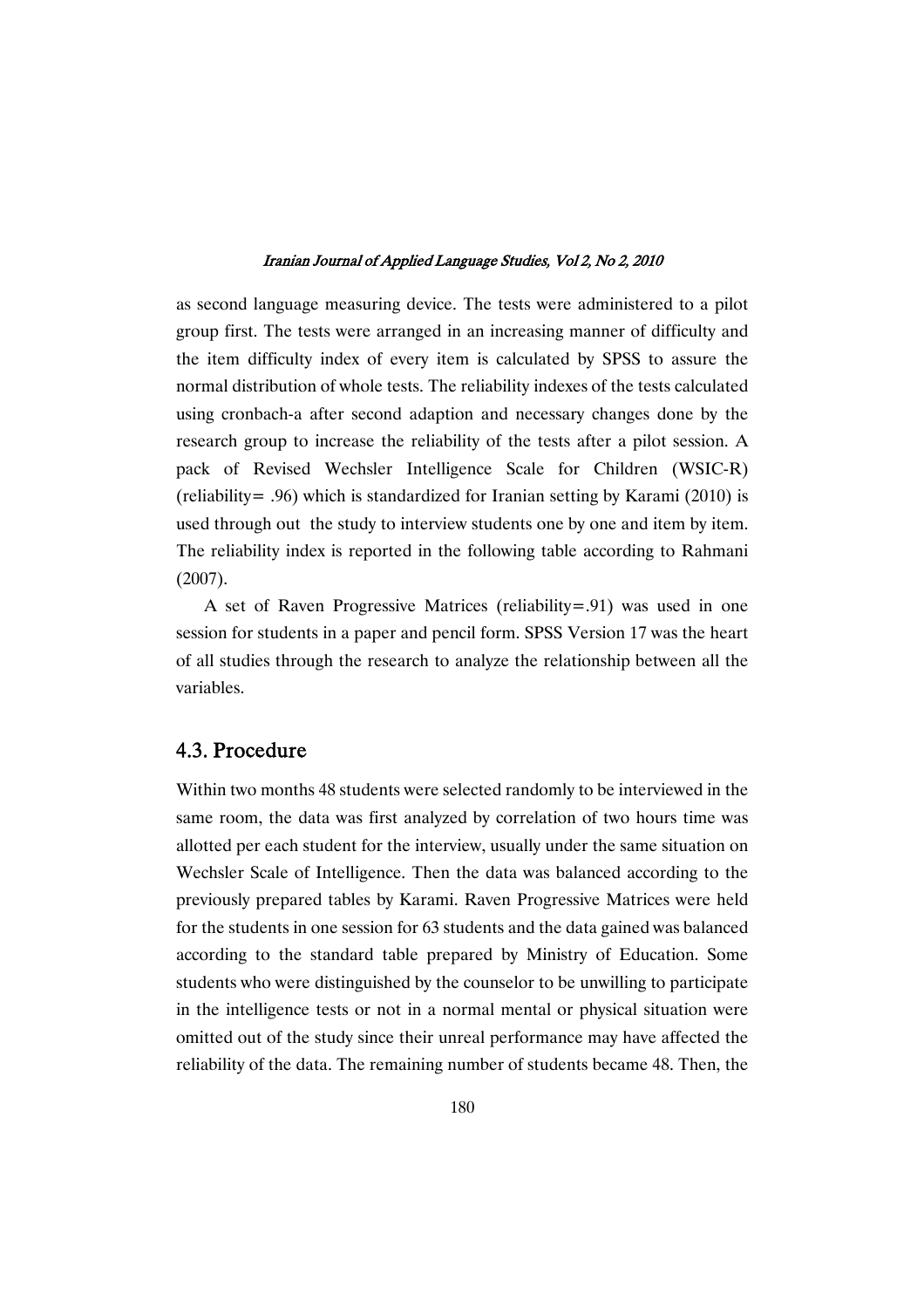standard tests of vocabulary, grammar and reading comprehension were held in the same situations and the data gathered was submitted to SPSS version 17 to investigate any relationship and the probable strength of relationships between the data elicited by Raven Progressive Matrices, 12 sub-parts of WSIC-r and verbal IQ and non-verbal IQ elicited by WSIC-R, and students reading comprehension, vocabulary and grammatical knowledge firstly in a correlation analysis and then by a regression analysis.

### 5. Results and Discussion

To measure the degree of relationship between grammar, vocabulary and reading comprehension tests and intelligence scales, Pearson Correlation formula was employed. Also, the regression analysis was used to identify the proportion of every variable in determining the grammar, vocabulary and reading comprehension grades. The regression analysis is conducted through a step-wise method in which the most powerful variables are entered into the equation one by one and this process is continued up to the moment that the error of significance test reaches the amount of 0.5. As a result, the variables functioning as trivial variables in determining the variance of dependent variable are omitted from the model. According to the results the null hypothesis is rejected.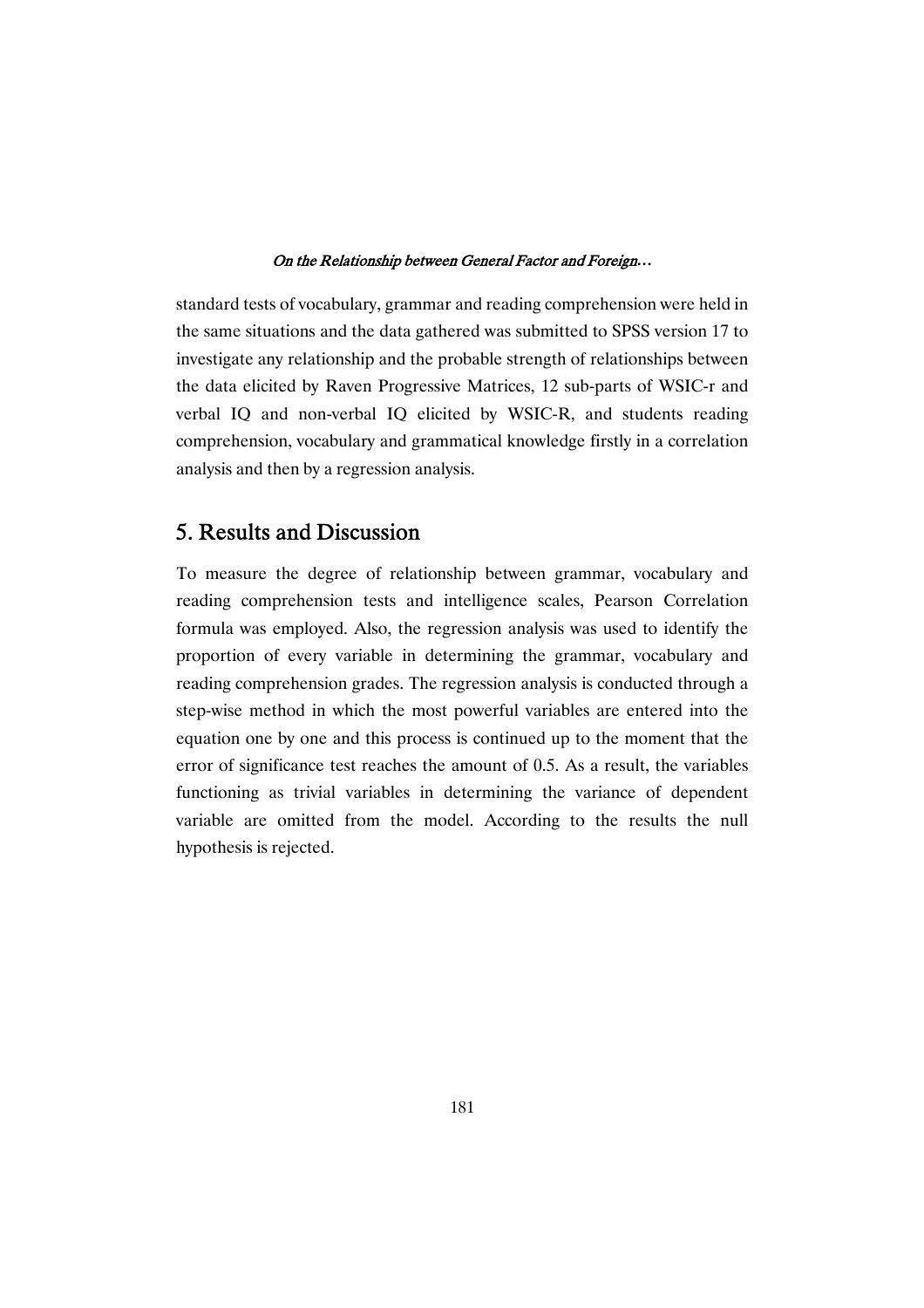|               | Grammar             | Vocabulary 2 | Reading             | Verbal       | Non-         | Rion |
|---------------|---------------------|--------------|---------------------|--------------|--------------|------|
|               |                     |              | Comprehension       | IQ           | verbal       | IQ   |
|               |                     |              |                     |              | IQ           |      |
| Grammar       | 1                   |              |                     |              |              |      |
|               |                     |              |                     |              |              |      |
| Vocabulary 2  | $.265*$             |              |                     |              |              |      |
|               | .034                |              |                     |              |              |      |
| Reading       | $.242$ <sup>*</sup> | $.649$ **    | 1                   |              |              |      |
| Comprehension | .049                | .000         |                     |              |              |      |
| Verbal IO     | .128                | $.529$ **    | $.616$ **           | $\mathbf{1}$ |              |      |
|               | .193                | .000         | .000                |              |              |      |
| Non-verbal IQ |                     | .221         | $.297$ <sup>*</sup> | $.501$ **    | $\mathbf{1}$ |      |
|               | .498                | .066         | .020                | .000         |              |      |
| Raven IQ      | $-168$              | .109         | $.373***$           | $.334*$      | $.604***$    | 1    |
| Raven IO      | .127                | .230         | .004                | .010         | .000         | 1    |

## Table 1. IQ and Language correlations

\*. Correlation is significant at the 0.05 level (1-tailed).

\*\*. Correlation is significant at the 0.01 level (1-tailed).

|             | Grammar       | $\overline{\mathbf{c}}$<br>Vocabulary | Reading Comprehension | Information | Similarities | Arithmetic | Vocabulary | Comprehension | Digit span | Picture completion | Picture arrangement | <b>Block</b> design | Object assembly | Digit symbols | Mazes | Verbal IQ | Non-verbal IQ | General IQ | Raven IQ |
|-------------|---------------|---------------------------------------|-----------------------|-------------|--------------|------------|------------|---------------|------------|--------------------|---------------------|---------------------|-----------------|---------------|-------|-----------|---------------|------------|----------|
| Grammar     | $\overline{}$ |                                       |                       |             |              |            |            |               |            |                    |                     |                     |                 |               |       |           |               |            |          |
|             |               |                                       |                       |             |              |            |            |               |            |                    |                     |                     |                 |               |       |           |               |            |          |
|             | .265          | $\overline{\phantom{0}}$              |                       |             |              |            |            |               |            |                    |                     |                     |                 |               |       |           |               |            |          |
| Vocabulary2 | .034          |                                       |                       |             |              |            |            |               |            |                    |                     |                     |                 |               |       |           |               |            |          |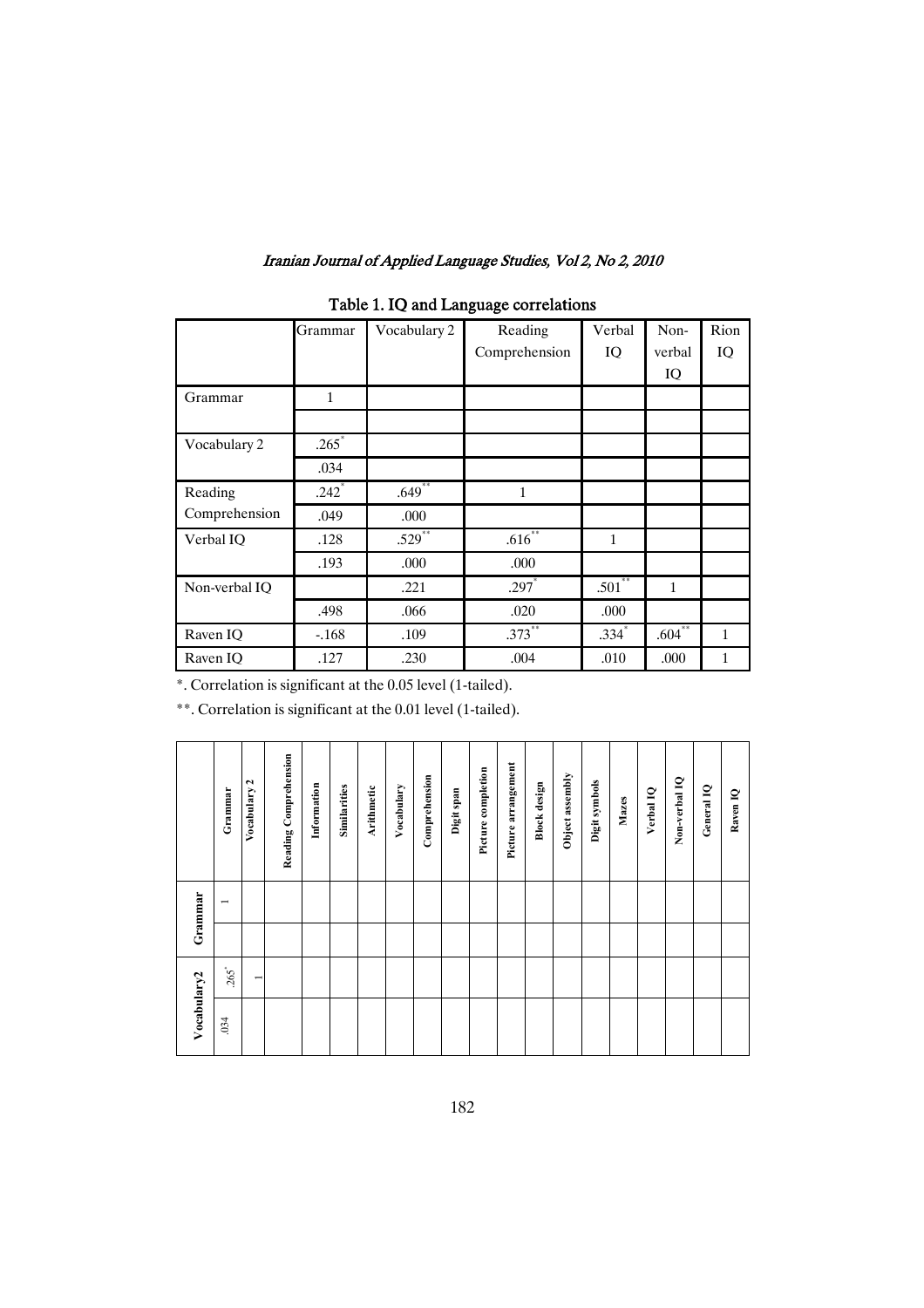| Comprehension<br>Reading | $242$ <sup>*</sup> |                      | $.649$ <sup>**</sup> |                          |                      |                     |                    |                  |                |                |                    |                     |                     |                 |               |       |           |               |            |
|--------------------------|--------------------|----------------------|----------------------|--------------------------|----------------------|---------------------|--------------------|------------------|----------------|----------------|--------------------|---------------------|---------------------|-----------------|---------------|-------|-----------|---------------|------------|
|                          | 049                |                      | 000                  |                          |                      |                     |                    |                  |                |                |                    |                     |                     |                 |               |       |           |               |            |
| Information              | 049<br>371         |                      | 115<br>219           | 334<br>010               | $\overline{ }$       |                     |                    |                  |                |                |                    |                     |                     |                 |               |       |           |               |            |
|                          | .053               |                      | 194                  | .130                     | .221                 | $\overline{ }$      |                    |                  |                |                |                    |                     |                     |                 |               |       |           |               |            |
| <b>Similarities</b>      | .360               |                      | .093                 | .189                     | .065                 |                     |                    |                  |                |                |                    |                     |                     |                 |               |       |           |               |            |
| <b>Arithmetic</b>        | .160               |                      | 049                  | .185                     | $.364$ <sup>*</sup>  | .045                | $\overline{ }$     |                  |                |                |                    |                     |                     |                 |               |       |           |               |            |
|                          | .139               |                      | 369                  | 105                      | .006                 | 380                 |                    |                  |                |                |                    |                     |                     |                 |               |       |           |               |            |
| Vocabulary               | 028                |                      | .146                 | $277^{\circ}$            | $304$ <sup>*</sup>   | $.370$ <sup>*</sup> | .062               | $\overline{ }$   |                |                |                    |                     |                     |                 |               |       |           |               |            |
|                          | 424                |                      | .161                 | .028                     | 018                  | 005                 | 338                |                  |                |                |                    |                     |                     |                 |               |       |           |               |            |
|                          | Grammar            | Vocabulary 2         |                      | Reading<br>Comprehension | Information          | <b>Similarities</b> | <b>Arithmetic</b>  | Vocabulary       | Comprehension  | Digit span     | Picture completion | Picture arrangement | <b>Block</b> design | Object assembly | Digit symbols | Mazes | Verbal IQ | Non-verbal IQ | General IQ |
|                          | 207                | $.398$ <sup>**</sup> |                      | 492"                     | $525$ <sup>**</sup>  | 242"                | $243$ <sup>*</sup> | $450^{**}$       | $\overline{1}$ |                |                    |                     |                     |                 |               |       |           |               |            |
| Comprehension            | 079                | 003                  |                      | 000                      | 000                  | 049                 | .048               | $\overline{0}01$ |                |                |                    |                     |                     |                 |               |       |           |               |            |
| Digit span               | $257$ <sup>*</sup> | .082                 |                      | .184                     | $.372$ <sup>**</sup> | $242$ <sup>*</sup>  | 552                | 192              | .227           | $\overline{ }$ |                    |                     |                     |                 |               |       |           |               |            |
|                          |                    |                      |                      |                          |                      |                     |                    |                  |                |                |                    |                     |                     |                 | 0.05<br>.060  |       |           |               |            |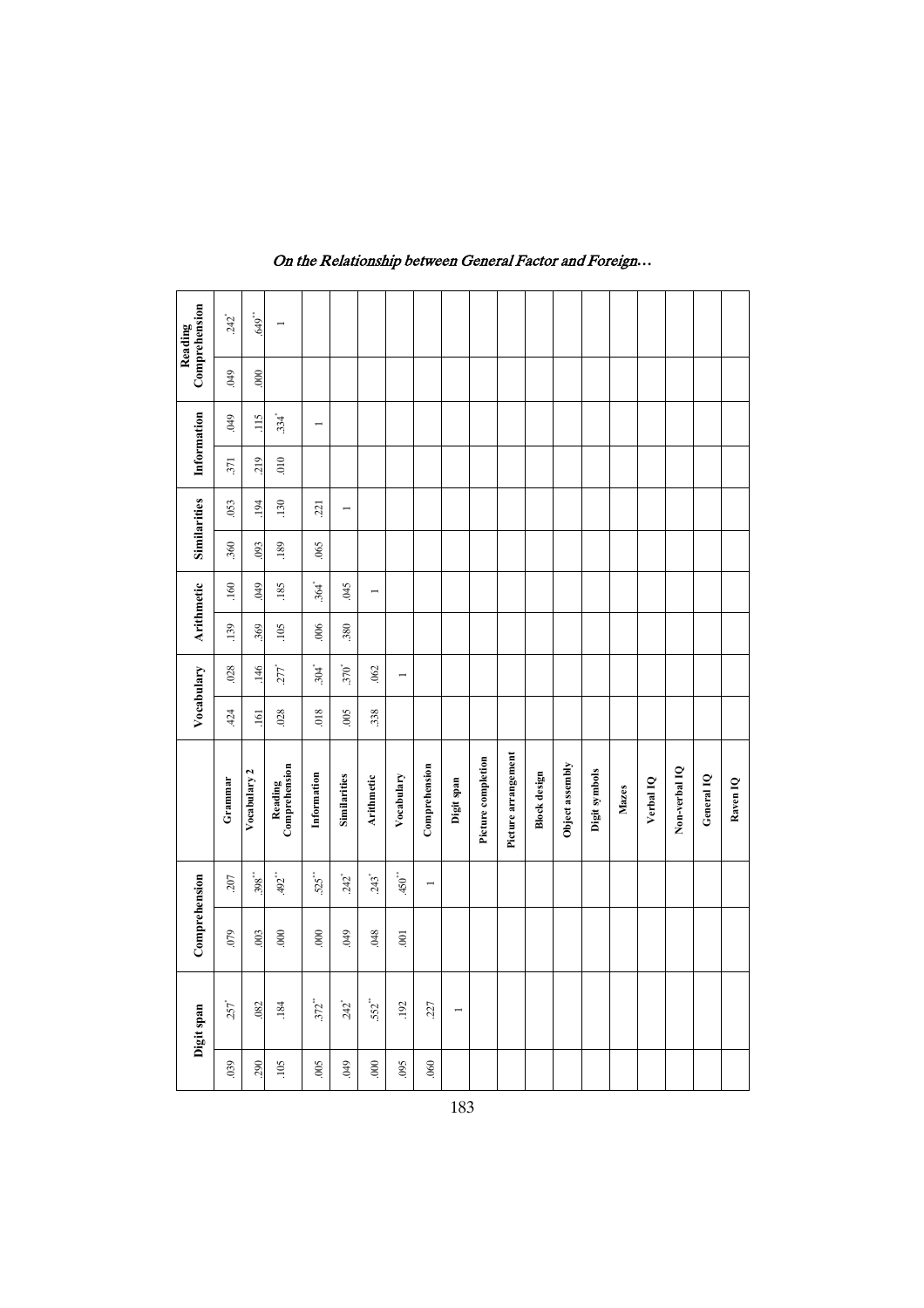|      | Mazes                  |             | Digit symbols      |                       | Object assembly  |                      |                 | <b>Block</b> design | Picture            |                    | Picture | completion         |
|------|------------------------|-------------|--------------------|-----------------------|------------------|----------------------|-----------------|---------------------|--------------------|--------------------|---------|--------------------|
| .267 | $-0.092$               | .093        | 194                | Grammar               | 306              | $-075$               | 114             | $-178$              | arrangement<br>231 | <b>109</b>         | 119     | 173                |
| 457  | $-016$                 | <b>190</b>  | 130                | Vocabulary 2          | .086             | .201                 | 398             | 038                 | 026                | 281                | 004     | 373"               |
| .152 | .151                   | 007         | $.350^{**}$        | Reading Comprehension | $\overline{011}$ | $328^{\circ}$        | 150             | 153                 | 030                | $274$ <sup>*</sup> | .055    | 234                |
| .033 | $268$ <sup>*</sup>     | <b>.100</b> | .188               | Information           | 007              | $356$ <sup>**</sup>  | 000             | $470$ <sup>**</sup> | 004                | 382"               | 113     | 178                |
| 398  | $-0.38$                | .050        | 241                | <b>Similarities</b>   | 103              | .186                 | .039            | 257                 | .075               | .211               | 079     | 207                |
| .134 | .163                   | .060        | 228                | <b>Arithmetic</b>     | 225              | 112                  | .027            | 281                 | 268                | .092               | .080    | 206                |
| .060 | .227                   | 016         | $311$ <sup>*</sup> | Vocabulary            | 039              | $256$ <sup>*</sup>   | 012             | $327^{\circ}$       | 018                | 304                | 117     | 175                |
| .125 | 169                    | 006         | 362"               | Comprehension         | 002              | $400$ $\,$           | 004             | $382^{**}$          | 000                | $^{*49}7$          | 041     | $254$ <sup>*</sup> |
| .267 | 092                    | 004         | $382^{**}$         | Digit span            | 350              | .057                 | 147             | 154                 | 475                | 000                | 004     | $.375***$          |
| 005  | $366$ <sup>**</sup>    | .039        | $258$ <sup>*</sup> | Picture completion    | 005              | $371$ <sup>**</sup>  | .004            | 378                 | .003               | $388^{**}$         |         | $\overline{ }$     |
| 000  | $339^{**}$             | .027        | $280^{\degree}$    | Picture arrangement   | 002              | $+04$                | $\overline{00}$ | $440$ <sup>**</sup> |                    | $\overline{ }$     |         |                    |
| 000  | $507$                  | .006        | $359^{**}$         | <b>Block</b> design   | 000              | ${730}^{\circ\circ}$ |                 | $\overline{ }$      |                    |                    |         |                    |
| 019  | $299^{\circ}$          | .022        | $293$ <sup>*</sup> | Object assembly       |                  | $\overline{ }$       |                 |                     |                    |                    |         |                    |
| .002 | $400$ $\hspace{0.1cm}$ |             | $\overline{ }$     | Digit symbols         |                  |                      |                 |                     |                    |                    |         |                    |
|      | $\overline{ }$         |             |                    | Mazes                 |                  |                      |                 |                     |                    |                    |         |                    |
|      |                        |             |                    | Verbal <sub>1Q</sub>  |                  |                      |                 |                     |                    |                    |         |                    |
|      |                        |             |                    | Non-verbal IQ         |                  |                      |                 |                     |                    |                    |         |                    |
|      |                        |             |                    | General IQ            |                  |                      |                 |                     |                    |                    |         |                    |
|      |                        |             |                    | Raven IQ              |                  |                      |                 |                     |                    |                    |         |                    |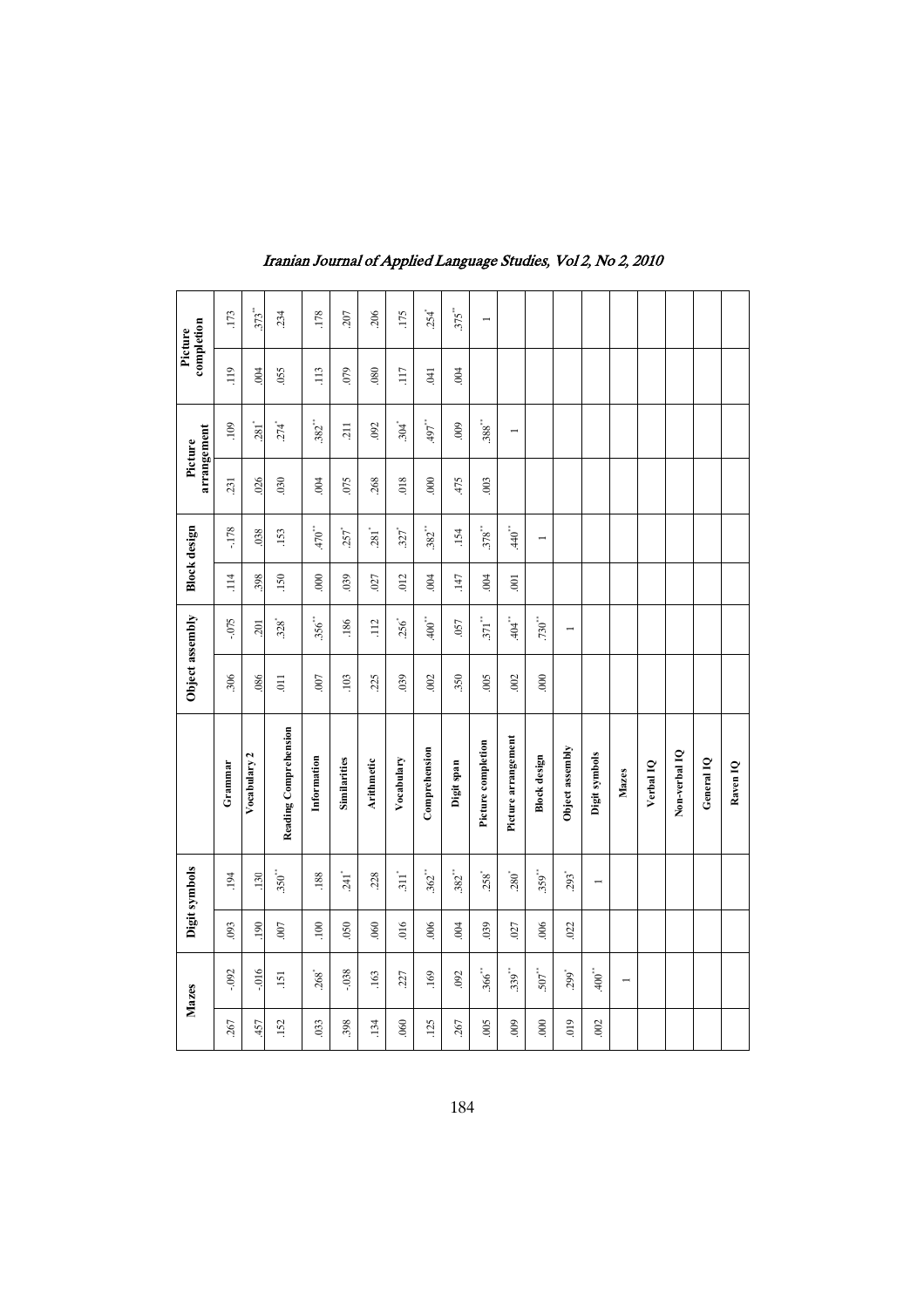| Verbal IQ     | 128  | $529$ <sup>**</sup> | $616^{**}$          | $571$ $^{\circ\circ}$ | $419$ $^{\circ\circ}$   | $^{**}$ 131 $^{\circ\circ}$ | $.406$ <sup>**</sup> | ${689}^{\circ\circ}$ | $.303$ <sup>*</sup> | $364$ <sup>**</sup> | $^{**}$ 6<br>tr     | $301^{\circ}$                         | $320^{^{\circ}}$    | $374$ <sup>**</sup>     | 133                  | I                  |                          |                          |                |
|---------------|------|---------------------|---------------------|-----------------------|-------------------------|-----------------------------|----------------------|----------------------|---------------------|---------------------|---------------------|---------------------------------------|---------------------|-------------------------|----------------------|--------------------|--------------------------|--------------------------|----------------|
|               | 193  | 000                 | 000                 | 000                   | .002                    | $\overline{0}$              | .002                 | 000                  | .018                | .006                | 001                 | 019                                   | 013                 | .004                    | $.184\,$             |                    |                          |                          |                |
| Non-verbal IQ | 000  | 221                 | $.297$ <sup>*</sup> | 499"                  | $310^{^{\circ}}$        | $.264$ <sup>*</sup>         | 325                  | $.500^{**}$          | $.265$ <sup>*</sup> | $.706^{**}$         | $^{\circ}5L9$       | $\mathbf{331}^{**}$                   | $.750^{**}$         | $.507$ $\hspace{0.5cm}$ | $.533$ <sup>**</sup> | $501$              | $\overline{\phantom{0}}$ |                          |                |
|               | 498  | .066                | .020                | 000                   | .016                    | 035                         | .012                 | 000                  | .034                | 000                 | 000                 | 000                                   | 000                 | 000                     | 000                  | 000                |                          |                          |                |
| General IQ    | .074 | $.284$ <sup>*</sup> | $399^{**}$          | $.706^{**}$           | $.502$ $\hspace{0.1cm}$ | $^{**}$ 418 $^{\circ}$      | .526                 | $.715$ <sup>**</sup> | $^{\ast\ast}$ 175   | .567                | $.646$ $^{\circ}$   | $^{\circ}$ $\mathcal{L}\mathcal{V}$ . | $.628^{**}$         | .524                    | $.425$ <sup>**</sup> | $.731\sp{''}$      | $889^{**}$               | $\overline{\phantom{0}}$ |                |
|               | .309 | .025                | .002                | 000                   | 000                     | .002                        | 000                  | 000                  | .001                | 000                 | .000                | 000                                   | 000                 | 000                     | $\sim\!\!001$        | 000                | 000                      |                          |                |
| Raven 1Q      | .168 | <b>.109</b>         | $373^\circ$         | $425$ <sup>**</sup>   | $307$                   | 210                         | $306^{^{\circ}}$     | $342$ <sup>**</sup>  | .236                | $.254$ <sup>*</sup> | $.253$ <sup>*</sup> | $\mathbf{.680}^{**}$                  | $622$ <sup>**</sup> | $\mathbf{393}^{**}$     | $.436$ <sup>**</sup> | $334$ <sup>*</sup> | $^{**}$ 604 $^{**}$      | $623$ <sup>**</sup>      | $\overline{ }$ |
|               | .127 | 230                 | $.004$              | 001                   | <b>CIO</b> .            | 076                         | <b>CIO</b> .         | 000                  | .053                | .041                | .042                | 000                                   | 000                 | .003                    | $\,$ 001             | 010                | $000$ .                  | $000$ .                  |                |

On the Relationship between General Factor and Foreign...

\*. Correlation is significant at the 0.05 level (1-tailed).

\*\*. Correlation is significant at the 0.01 level (1-tailed).

Regarding table one which focuses mainly on IQs and language elements:

There is a significant correlation between vocabulary test of English scores and their reading comprehension scores  $(p<0.01)$ . There is also significant correlation can be found between students scores of grammar and their scores of vocabulary of English and their reading comprehension scores  $(p<0.05)$ . Significant correlation can be found between students scores of reading comprehension and their verbal intelligence, non-verbal intelligence and raven matrices scores ( $p < 0.05$ ). Significantly strong correlation has been found between vocabulary of English scores and verbal intelligence (p<0.01). There is a significant correlation between the scores of Raven progressive Matrices and verbal and non-verbal IQs elicited by WSIC-R  $(p<0.01)$ .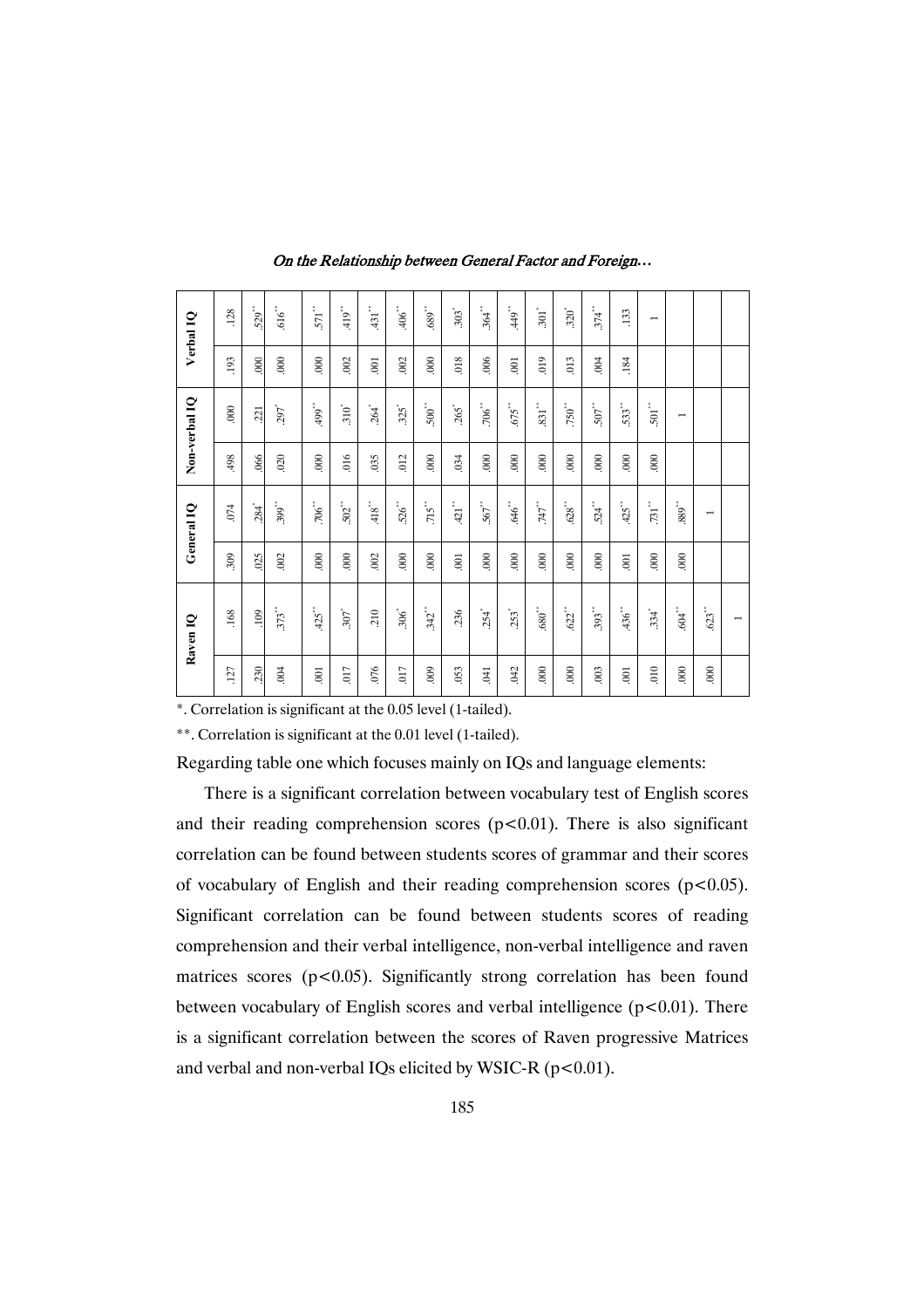Regarding the second table which focuses mainly on the relationships between sub-tests and language data, the following interesting data was found out. There is a significant correlation between Reading Comprehension and the WSIC-R subtests including General Information, Vocabulary of L1, Comprehension, Picture Arrangement, Object Assembly and Digit Symbols.

There is a significant correlation between Vocabulary of second language and WSIC-R sub-tests including Comprehension, Picture Arrangement and Picture Completion. Also, there is a significant correlation between Grammar and WSIC-R subtest of Digit Span.

## 6. Regression Analysis Results

|            | Sum of Squares | df | Mean Square | F      | Sig.              |
|------------|----------------|----|-------------|--------|-------------------|
| Regression | 1138.411       |    | 379.470     | 19.314 | .000 <sup>b</sup> |
| Residual   | 864.495        | 44 | 19.648      |        |                   |
| Total      | 2002.905       | 47 |             |        |                   |

Table.3. ANOVA<sup>a</sup>

a. Predictors: (Constant), Vocabulary2, Verbal IQ, Raven IQ;

b. Dependent Variable: Reading Comprehension

R Square=.568 Adjusted R Square=.539

#### Table.4. Coefficients<sup>a</sup>

|             |           | Unstandardized Coefficients | Standardized |          |      |
|-------------|-----------|-----------------------------|--------------|----------|------|
|             |           |                             | Coefficients |          |      |
|             | В         | Std. Error                  | Beta         |          | Sig. |
| (Constant)  | $-17.032$ | 5.774                       |              | $-2.950$ | .005 |
| Vocabulary2 | .567      | .142                        | .469         | 4.002    | .000 |
| Verbal IO   | .144      | .061                        | .293         | 2.371    | .022 |
| Raven IO    | .113      | .053                        | .224         | 2.126    | .039 |

a. Dependent Variable: Reading Comprehension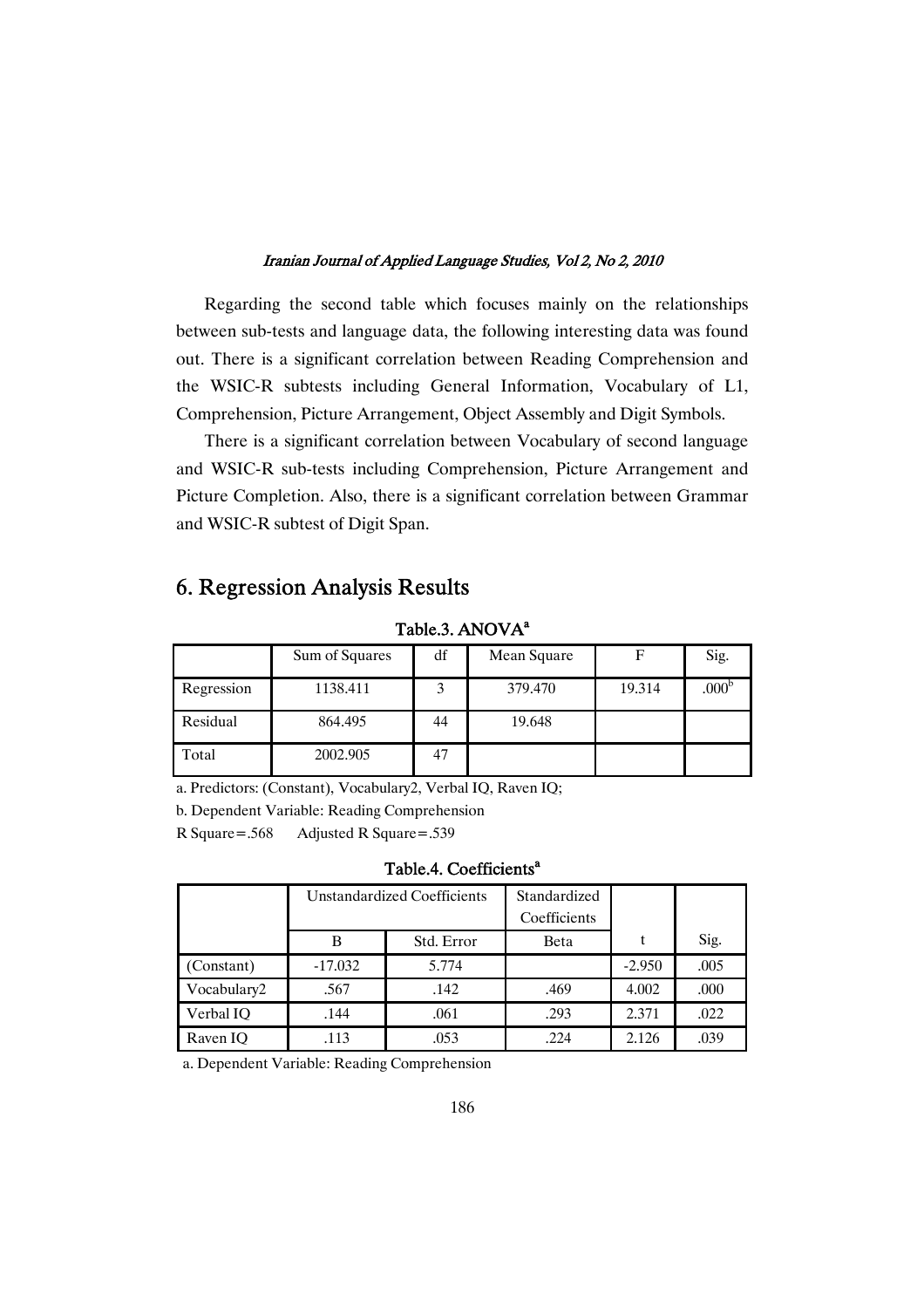The results showed a highly significant linear correlation at 99 percent level (p<0.01) between Reading Comprehension variable and Verbal IQ, Raven Scores and, also, scores of Vocabulary of L2 of students. Regarding the standardized amounts of Beta, the function of Vocabulary of L2 in determining the Reading Comprehension, dependent variable is much more than the function of verbal IQ and the non-verbal IQ measured by Raven Progressive Matrices. The related coefficient, also, shows that 56.8 of the variance in the scores of Reading Comprehension is due to Verbal IQ, the non-verbal IQ measured by Raven Progressive Matrices and the L2 vocabulary knowledge of students and the remaining variance is due to the other variables. The resulted model is as follows:

Reading=-17.032+0.567 (vocab.2) +0.14 (verbal IQ) +0.113 (Raven IQ)

|            | Sum of Squares | df | Mean Square | F      | Sig.           |
|------------|----------------|----|-------------|--------|----------------|
| Regression | 484.807        |    | 484.807     | 14.690 | $.000^{\rm a}$ |
| Residual   | 1518.099       | 46 | 33.002      |        |                |
| Total      | 2002.905       | 47 |             |        |                |

Table.5. ANOVA<sup>b</sup>

a. Predictors: (Constant), Comprehension

b. Dependent Variable: Reading Comprehension

R Square=.242 Adjusted R Square=.226

Table.6. Coefficients<sup>b</sup>

|               |       | Unstandardized Coefficients | Standardized |       |      |
|---------------|-------|-----------------------------|--------------|-------|------|
|               |       |                             | Coefficients |       |      |
|               |       | Std. Error                  | Beta         |       | Sig. |
| (Constant)    | 5.985 | 2.607                       |              | 2.295 | .026 |
| Comprehension | 1.029 | .268                        | .492         | 3.833 | .000 |

a. Dependent Variable: Reading Comprehension

The results of ANOVA, also, show the significance of the regression and the linear relationship between the Comprehension sub-test of WSIC-R and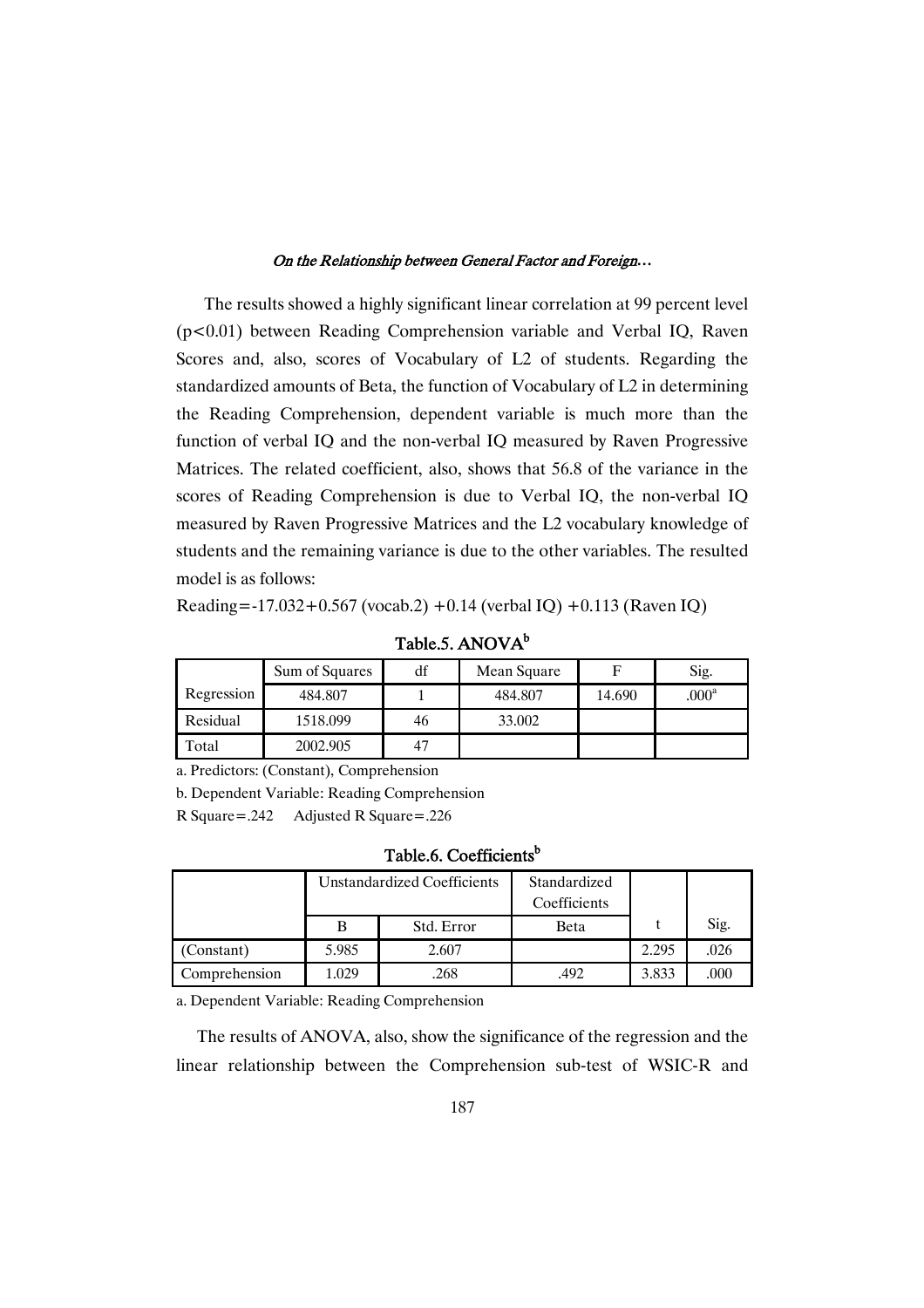Reading Comprehension variables and the resulted significance level of (sig=0.000) shows its significance at 99 percent level. Regarding the resulted values of B which represents regression equation of values is properly defined as: Reading (Comprehension)  $=5.985+1.029$ . Also, the standardized value of Beta shows that 49 percents of the variance of the Reading Comprehension dependent variable is due to the students' scores of the Comprehension subtest of WSIC-R.

|            | Sum of Squares | df | Mean Square |       | Sig.              |
|------------|----------------|----|-------------|-------|-------------------|
| Regression | 325.289        |    | 162.645     | 7.019 | .002 <sup>b</sup> |
| Residual   | 1042.746       | 45 | 23.172      |       |                   |
| Fotal      | 1368.035       | 47 |             |       |                   |

Table.7. ANOVA<sup>a</sup>

a. Predictors: (Constant), Comprehension, Picture completion

b. Dependent Variable: Vocabulary 2

R Square=.238 Adjusted R Square=.204

Table.8. Coefficients<sup>a</sup>

|                    |       | <b>Unstandardized Coefficients</b> | Standardized<br>Coefficients |       |      |
|--------------------|-------|------------------------------------|------------------------------|-------|------|
|                    |       | Std. Error                         | <b>Beta</b>                  |       | Sig. |
| (Constant)         | 6.937 | 2.403                              |                              | 2.887 | .006 |
| Comprehension      | .561  | .233                               | .324                         | 2.411 | .020 |
| Picture completion | .502  | .232                               | .291                         | 2.161 | .036 |

a. Dependent Variable: Vocabulary 2

The results of the ANOVA table 7 shows the significance of regression and the linear relationship between Comprehension and Picture Completion subtests of WSIC-R and students performance on L2 vocabulary test and the resulted significance level approves its significance up to 99 percents.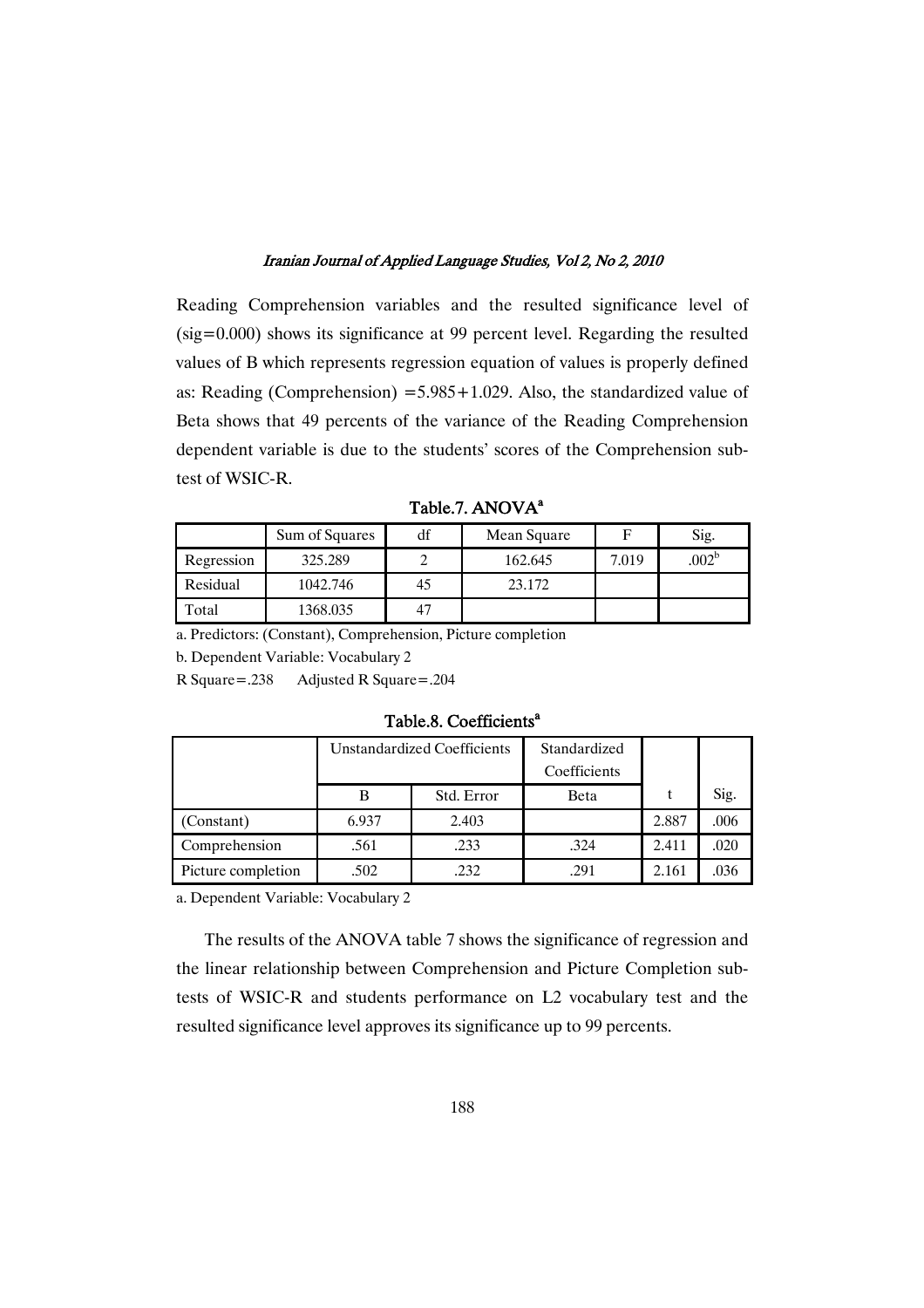Regarding the resulted coefficients, the equation which represents regression coefficients is as follows: Vocabulary of  $L2 = 6.937 + 0.561$ (Comprehension) +0.502 (picture completion). Also, the standardized value of Beta shows that the most effect on the Vocabulary of L2 dependent variable is due to Comprehension WSIC-R subtest results.

Table.9.ANOVA(L2Vocabulary)

|            | Sum of Squares | df | Mean Square |        | Sig.              |
|------------|----------------|----|-------------|--------|-------------------|
| Regression | 612.611        |    | 306.305     | 18.246 | .000 <sup>b</sup> |
| Residual   | 755.424        | 45 | 16.787      |        |                   |
| Total      | 1368.035       | 47 |             |        |                   |

a. Predictors: (Constant), Reading Comprehension, Verbal IQ

b. Dependent Variable: Vocabulary 2

R Square=.448 Adjusted R Square=.42

|               | Unstandardized Coefficients |            | Standardized<br>Coefficients |       |      |
|---------------|-----------------------------|------------|------------------------------|-------|------|
|               | В                           | Std. Error | Beta                         | t     | Sig. |
| (Constant)    | 1.709                       | 3.966      |                              | .431  | .669 |
| Reading       | .429                        | .116       | .520                         | 3.694 | .001 |
| Comprehension |                             |            |                              |       |      |
| Verbal IQ     | .085                        | .057       | .209                         | 1.488 | .144 |

Table.10. Coefficients<sup>a</sup> (L2 Vocabulary)

a. Dependent Variable: Vocabulary 2

The results of ANOVA table 9 shows the significance of regression and the linear relationship between the results of Vocabulary of L2 variable and Reading Comprehension and Verbal IQ of WSIC-R variables (sig=0.000). The standardized value of Beta shows that 52 percents of the variance of L2 Vocabulary dependent variable is due to the students' scores of Reading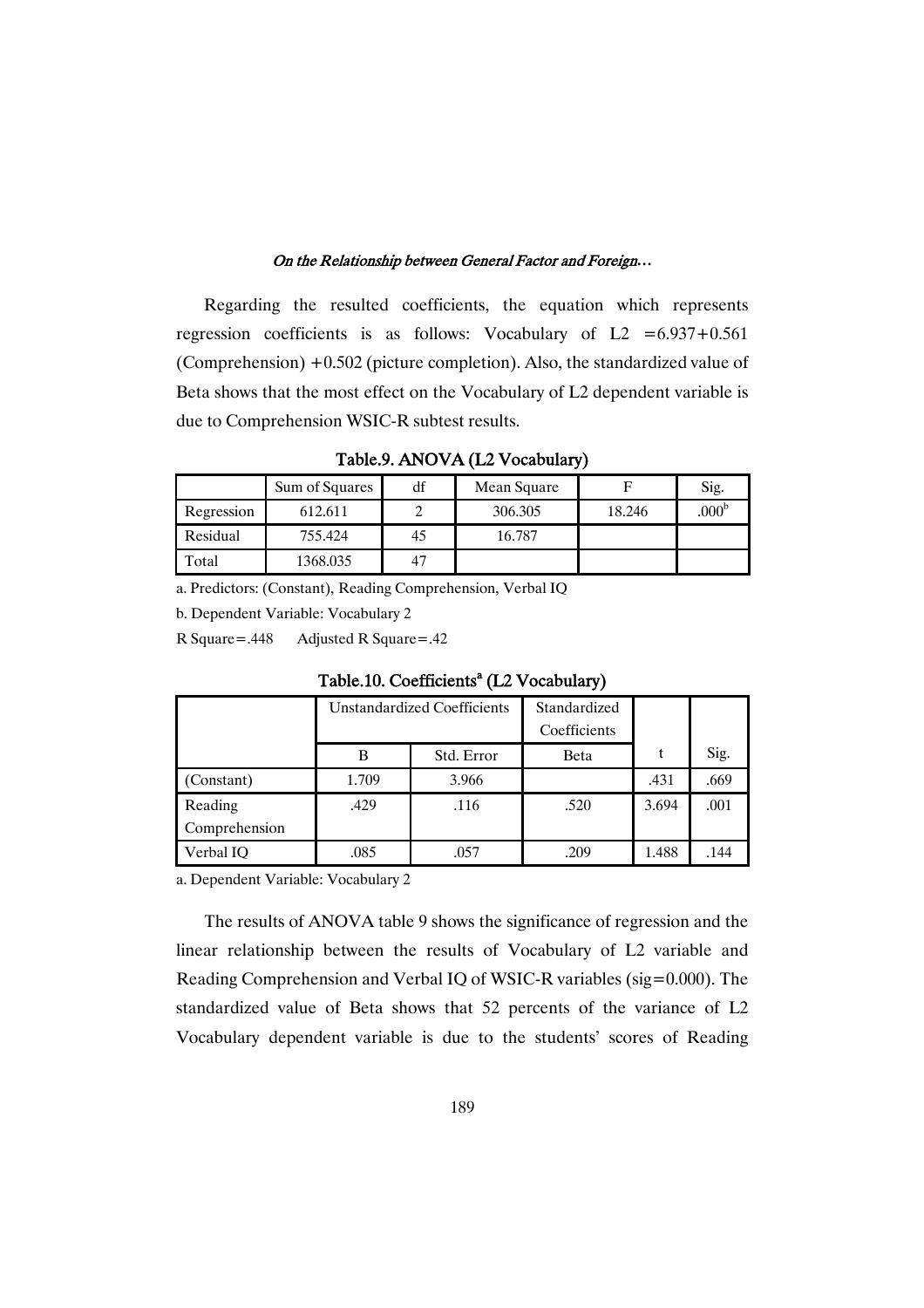Comprehension. Regarding the values of the resulted coefficients, the equation which represents regression values is, also, as follows: voc.2 = 1. 709 + 0.429 (reading) + 0.085 (verbal IQ)

### 7.Conclusions

Our study confirms largely the results of previous efforts. The null hypothesis for the first question is rejected because we found out that there is a significant relationship between students' level of reading comprehension and their L2 vocabulary knowledge, L2 grammar knowledge, verbal IQ, WSIC-R measured non-verbal and Raven measured non-verbal IQs. Also reading comprehension enjoys significant relationships with the kind of intelligences measured by WSIC-R sub-parts including General Information, L1 vocabulary, Comprehension, Picture Arrangement, Picture Completion and Digit Symbols. These interesting information shows that reading comprehension is a complex process and combination of all these variables (intelligences) which are functioning simultaneously, collaboratively, and collectively but with different portions of effect on the students' reading comprehension ability. But these relationships are not strong enough to dominate or predict the students' reading comprehension ability alone. For example, WSIC-R Object Assembly sub-test which checks students' visual spatial capabilities, an ability to understand the whole by collecting and processing parts but not sufficient to predict it alone.

L2 vocabulary knowledge correlates with Comprehension WSIC-R subtest. The importance of comprehension in both reading comprehension and vocabulary of L2 knowledge may be because of the willingness of students to interact and sympathize with society which leads to more exposure to an L1 or L2 society which leads to more knowledge about them either cultural or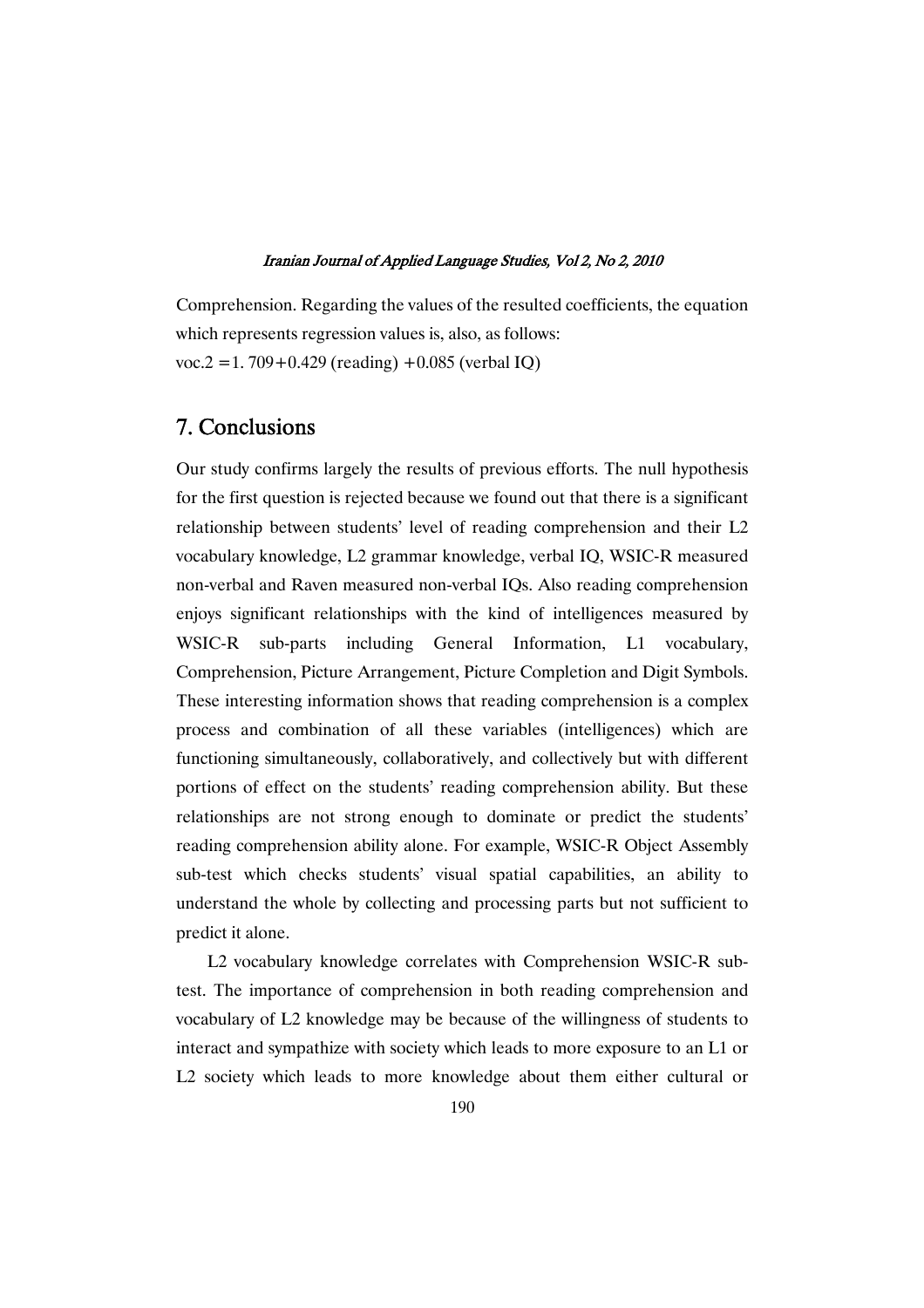linguistic knowledge. Picture Completion and Picture Arrangement show correlations but it is not very significant to predict alone.

Grammar shows significant relationship only with Digit Span WSIC-R subtest which assesses students' auditory short memory, concentration and attention. We should pay attention that we are speaking about a formal setting in which the method of teaching grammar and vocabulary is based on deductive methods. It is what really goes on in formal schools. Such a result, that shows almost, no relationship between grammar and intelligence is due to the fact that students are provided with grammatical rules and don't need any exploration or intellectual effort to find the grammatical patterns of L2 in a deductive atmosphere and instead, they rely on rote learning and memorization.

But referring to regression analysis of the relationship of these variables, we notice that although these intelligences bear significant correlations, they don't show equal impacts on language learning related variables. Reading Comprehension is mostly impacted by L2 vocabulary knowledge, and verbal IQ and non-verbal IQ measured by RPMs. The other intelligences effect on reading comprehension but, as we previously mentioned, they have marginal effects. Many language items may be really unrelated to many kinds of intelligences. For example, mazes check, some kind of intelligence, which may be really not related to reading comprehension or vocabulary or grammatical knowledge in a formal deductive setting. The second question of the study aimed finding the type of intelligences that help students learn linguistic elements of grammar, L2 vocabulary and reading comprehension. It was shown that in a deductively oriented setting no kind of intelligence can overwhelm the role of rote learning and memorization. But Verbal IQ is dealing with both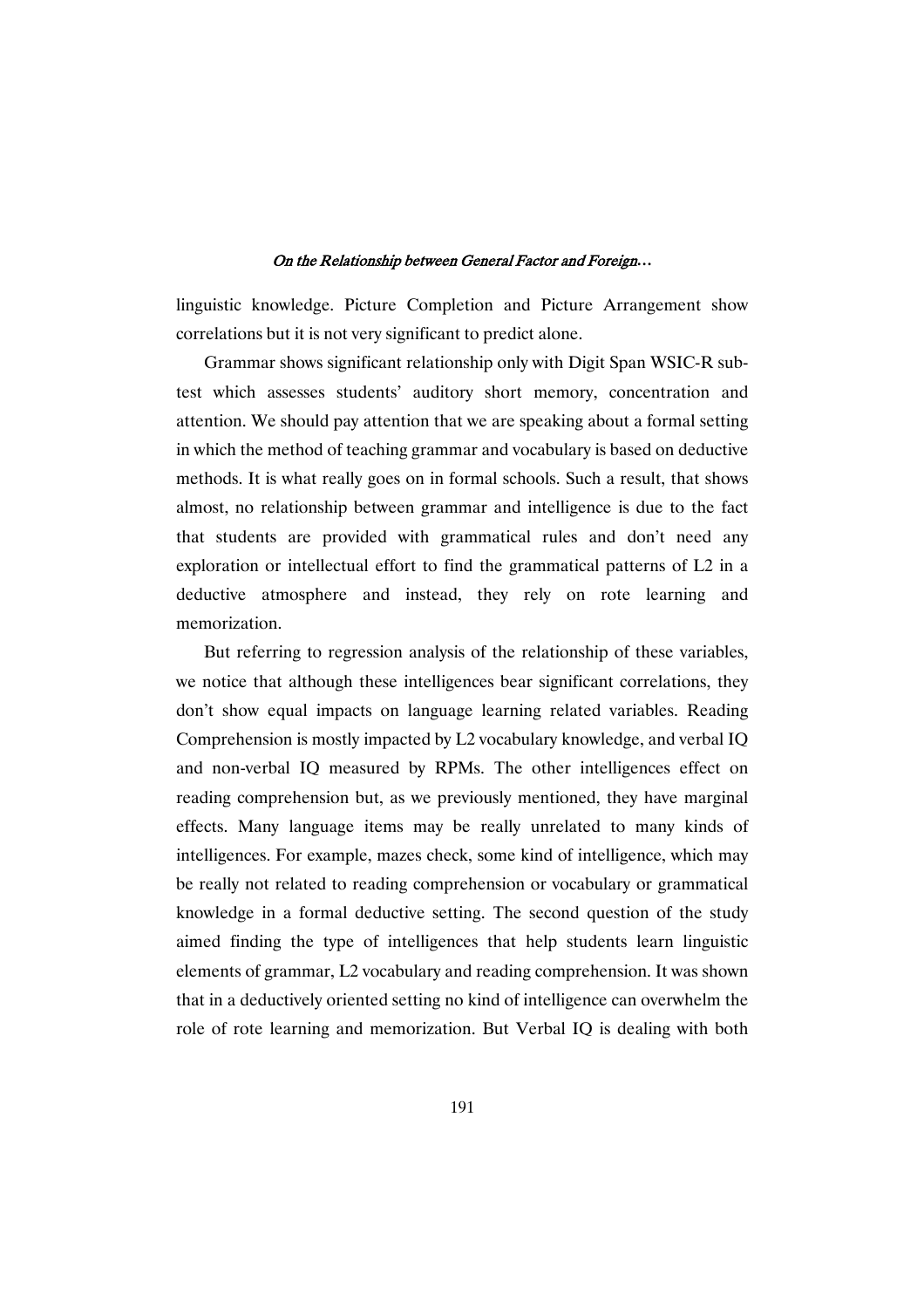vocabulary learning and reading comprehension. Non-verbal IQ measured by RPMs can have some function in reading comprehension.

Our third question deals with the function and efficacy of RPMs in language teaching. Although both WSIC-R and RPMs are checking non-verbal intelligence, the WSIC-R non-verbal intelligence doesn't show any correlation with reading comprehension, grammatical knowledge and L2 vocabulary knowledge while RPMs although bearing no relationship with grammar and L2 vocabulary shows a significant correlation in both correlation analysis and regression analysis with reading comprehension. In Iranian high schools the school counselor has to collect the intellectual information of students using only RPMs as the standard scale. So the useful data of such tests is taken for granted for language teachers in distinguishing problematic students because the data is available.

The last but the basic question of the study was dealing with using any kind of both RPMs and WSIC-R as intelligence scale and reading comprehension, grammar or vocabulary test as a predicting device. In fact, we as language teachers in a governmental setting are equipped with five mentioned scales.

Two of them are dealing with intelligence and three of them are dealing with mere language. It is clear that a combination of them can work better rather than using them in isolation. The gifted and successful students should be distinguished in the beginning of the curricular year to have special programs to increase their abilities. The problematic students should also be distinguished. The material presenting and even the order of presenting materials should be based on intellectual and linguistic background of the students at the same time. The content of books should be oriented toward increasing the exposure to reading, increasing L2 vocabulary and inductive and intellectual learning of grammar. A pack checking students verbal IQ according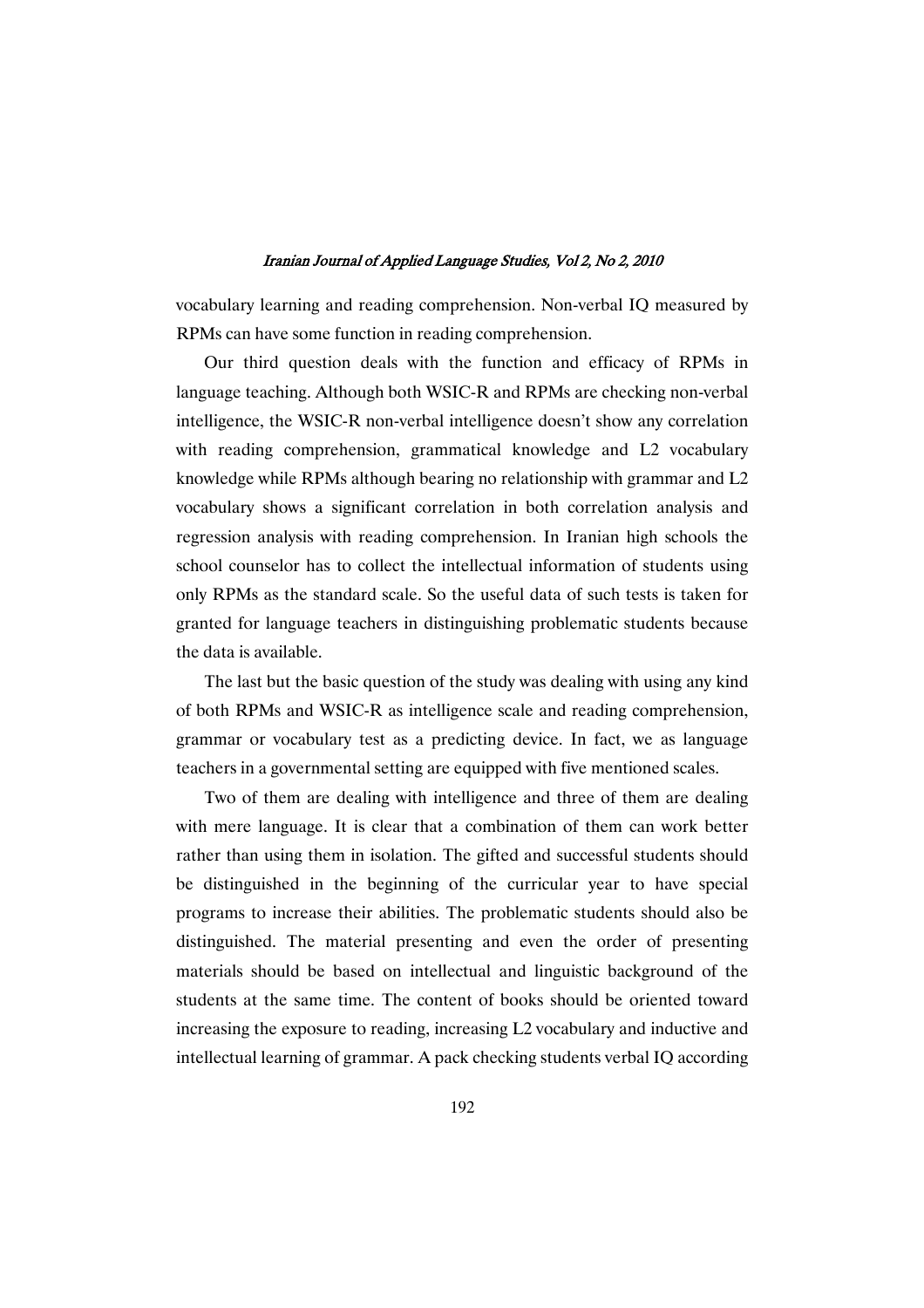to WSIC-R and non-verbal IQ measured by RPMs and a reliable vocabulary test can be advised at the beginning of every language program in Iranian high schools to distinguish the real learning situation of every class and the future programs which should be planned according to the picture which is presented by this combined language learning facilitating scale.

### References

- Adkins, C. M. (n. d.). The Correlation between Wechsler Adult Intelligence Scale III and Woodcock-Johnson III Cognitive Abilities and WJ III Achievement for College Students: Which is a better predictor of reading achievement? Retrieved December 27 from: http://www.docstoc.com/docs/32528842/The-Correlation-between-Wechsler-Adult-Intelligence-Scale-III-and.
- Akbari, R. and Hosseini, K. (2008). "Multiple intelligences and language learning strategies: Investigating possible relations", Elsevier, System 36, pp. 141-155.
- Baldo, J. V. et. al. (2004). "Is problem solving dependent on language?", *Elsevier*, Brain and Language 92, pp. 240-250.
- Baumann, J. F. (2005). "Vocabulary-comprehension relationships", in B. Maloch, J. V. Hoffman, D. L. Schallert, C. M. Fairbanks, & J. Worthy (eds.), Fiftyfourth yearbook of the National Reading Conference (pp. 117-131). Oak Creek, WI: National Reading Conference.
- Beth, A., Visser, A., Michael, C., Ashton, A., Philip, A., Vernon, B. (2006). "g and the measurement of Multiple Intelligences: A response to Gardner", Science Direct, Intelligence 34, pp. 507-510.
- Bonar, M. B. (2005). Second Language Acquisition and General Intelligence. Retrieved March 18, 2011 from: www.ronsyu.hannan-u.ac.jp/open/n001921.pdf
- Cattell, R. B. (1971). "Some theoretical issues in adult intelligence testing", Psychological Bulletin, 38, p. 592.
- Chowdhury, T. (2010). The Impact of Intelligence on Second Language Acquisition, Dhaka: Brac University.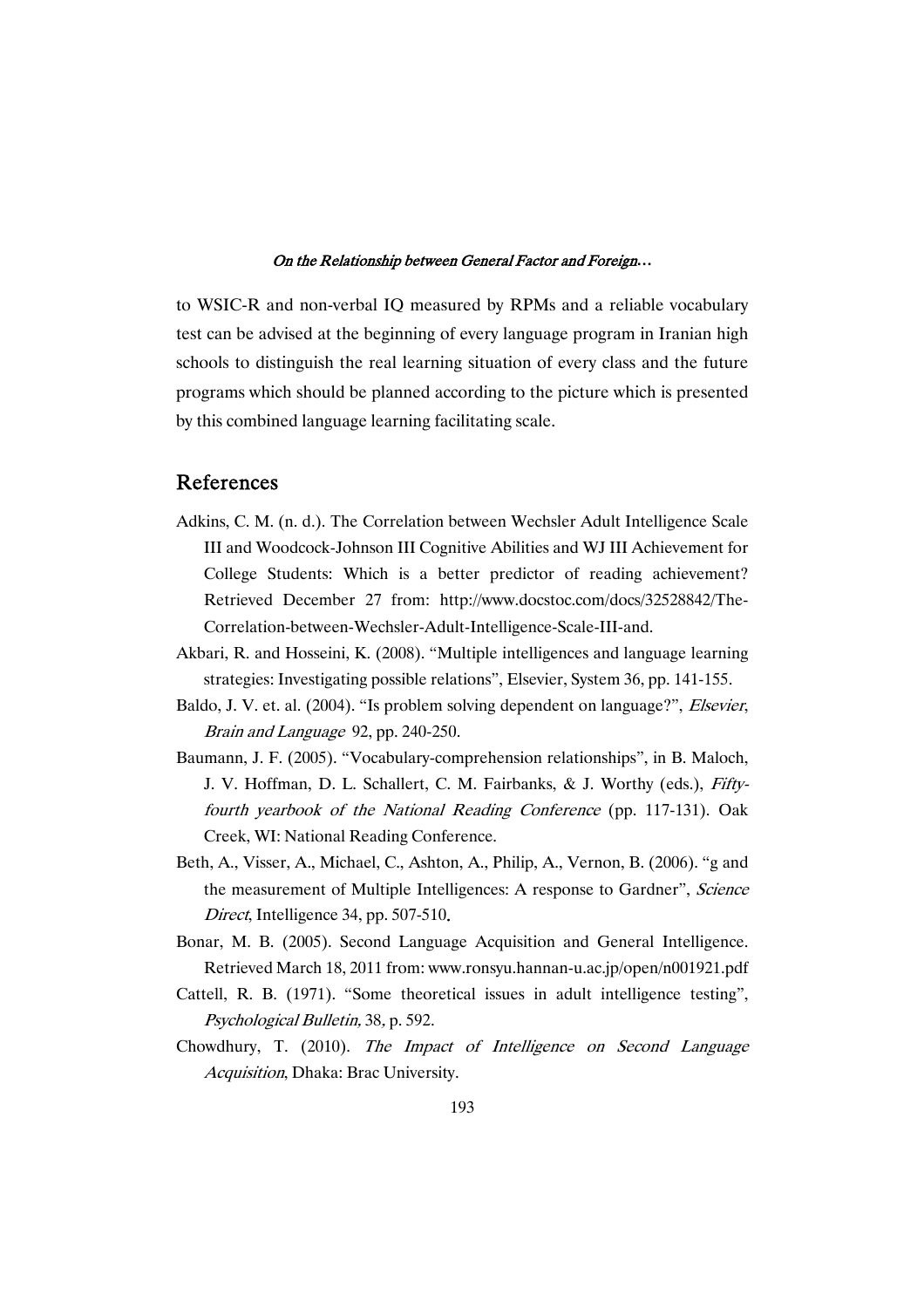- Cotton S. M. and Crewther, S. G. (2009). "The Relationship Between Reading and Intelligence in Primary School Aged Children: Implications for Definitional Models of Dyslexia", The Open Education Journal, 2, pp. 42-50.
- Dornyei, Z. (2008). The Psychology of Language Learner: Individual Differences in Second Language Acquisition, New Jersey: Taylor & Francis e-Library.
- Ellis, R. (1994). The Study of Second Language Acquisition, Oxford: Oxford University Press, p. 498.
- Eysenck, H. J. (1998). Intelligence A New Look, New Brunswick, NJ: Transaction Publishers, p. 25.
- Fernandez-Corugedo, S. G. (ed.). (1999). Essays in English Language Teaching: <sup>A</sup> Review of the Communicative Approach, Spain: Servicio de Publicaciones.
- Guilford, J. P. (1950). Creativity. American Psychologist, 5, 444-454. Retrieved December 20, 2010, from: http://tip.psychology.org/guilford.html
- Hashemi, A. (2007). The Relationship between Multiple Intelligences and Reading Comprehension, Andishah va Raftar, 2 (6), pp.100-107.
- Jensen, A. R. (1998). General Intelligence. Retrieved December 11, 2010 from: http://www. psych.uni-goettingen.de/home/ertel/ertel- dir/mysciencelinks/6 psychometry/01a62c92ec0bc3c02.html
- Karami, A. (2010). <sup>A</sup> Guide for the Wechsler Test of the Children's Intelligence, Ravansanji Publication: Tehran.
- Kaufman, A. S. (1994). Intelligent Testing with wsic-III, New York: Wiley.
- Kitcher, P. (1985). General intelligence factor, retrieved December 11, 2010 from: http://www.evri.com/person/philip-kitcher-0x7b604
- Lightbown, P. and Spada, N. (1993). How Languages Are Learned, Oxford: Oxford University Press.
- McGrew, K. S., and Flanagan, D. P. (1998). The Intelligence Test Desk Reference (ITDR): Gf–Gc Cross-battery Assessment, Boston, MA: Allyn and Bacon.
- McGrew, K. S. and Hessler, G. L. (1993). The relationship between the WJ-R Gf– Gc cognitive clusters and reading achievement across the life-span. Journal of Psychoeducational Assessment, Monograph Series: WJ-R, pp. 39-53.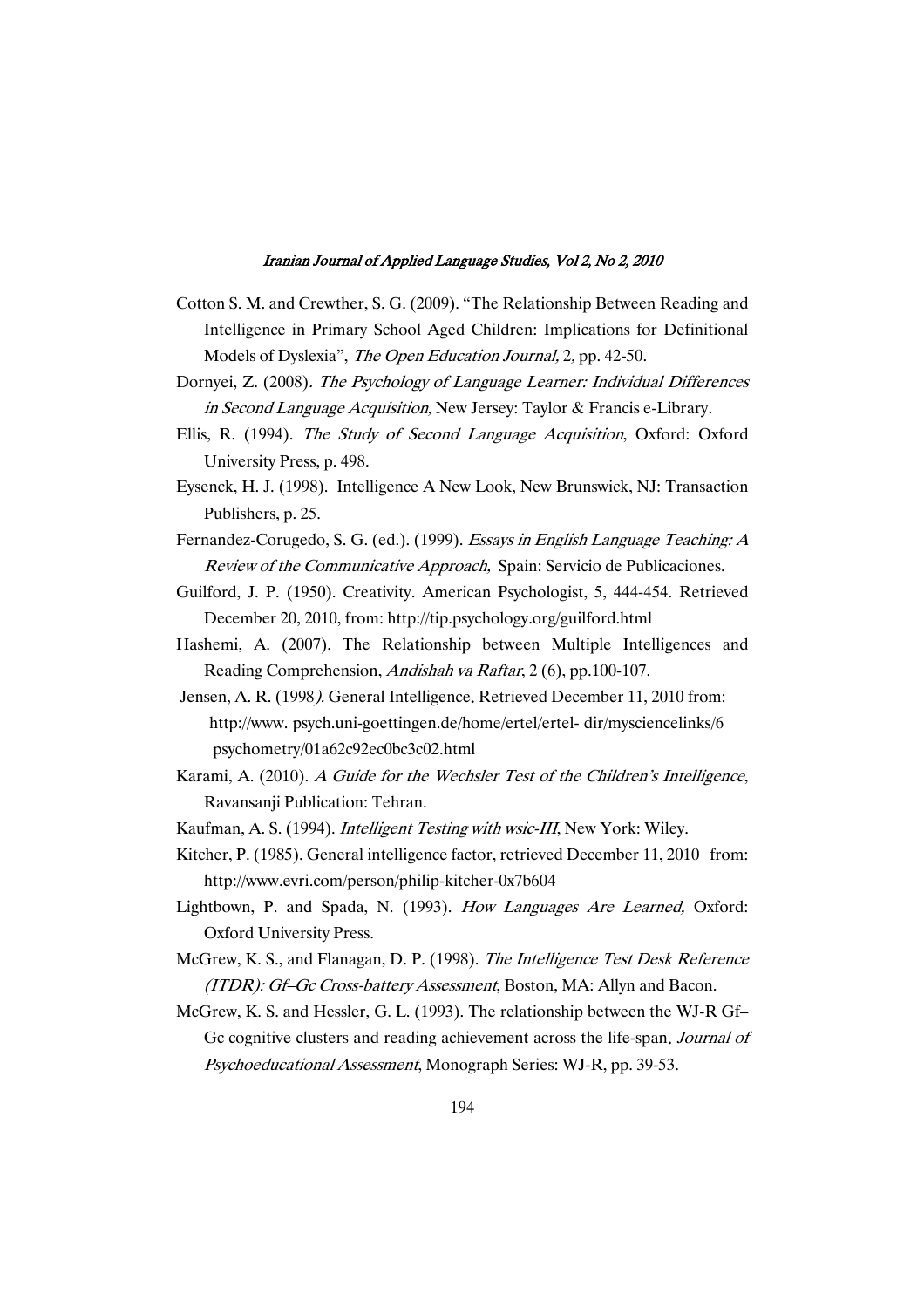- McKamey, T. (n. d.). Getting Closure On Cloze: A Validation Study Of The "Rational Deletion" Method, retrieved October 22, 2010 from: http://www.hawaii.edu/sls/uhwpesl/24(2)/McKamey Treela.pdf
- Nolen, J. L. (2003). "Multiple intelligences in the classroom", Education, 124(1), pp. 115-119.
- Perkins, D. (1993). Making thinking visible. New Horizons for Learning. Retrieved December 11, 2010 from http://www.newhorizons.org/strategies /thinking/perkins.htm
- Pishghadam, R. (2009). "Emotional and Verbal Intelligence in Language Learning", Iranian Journal of Language Studies (IJLS), 3(1), pp. 43-64.
- Razmjoo, S. A. (2008). "On The Relationship Between Multiple Intelligences And Language Proficiency", The Reading Matrix, 8 (2). Pp.155-174.
- Rysiewicz, J. (2008). "Cognitive Profiles of (Un) Successful FL Learners: A Cluster Analytical Study", The Modern Language Journal, 92, pp. 87–99.
- Saricaoglu, A. and Arikan, A. (2009). "A Study of Multiple Intelligences, Foreign Language Success and Some Selected Variables", Egitimde Kuram ve Uygulama Journal of Theory and Practice in Education, 5 (2), pp. 110-122.
- Sharifi, H. (2005). Intelligence Psychology and Measuring, Tehran: Payam-e-Noor University Press.
- Sharon, W. (2011). The relationship between reading comprehension and intelligence factors for students with reading comprehension disabilities as measured by wechsler instruments. Retrieved March 14, 2011 from: http://hdl.handle.net/2346/10589/worth\_sharon\_diss.pdf
- Skourdi, S. and Rahimi, A. (2010). The relationship of Emotional Intelligence and Linguistic Intelligence in acquiring vocabulary, California Linguistic Notes,  $XXXV(1)$ .
- Smith, B. L., Smith, T. D., Taylor, L. Hobby, M. (2005). "Relationship between intelligence and vocabulary",  $PubMed$ , 100 (1), pp. 101-108.